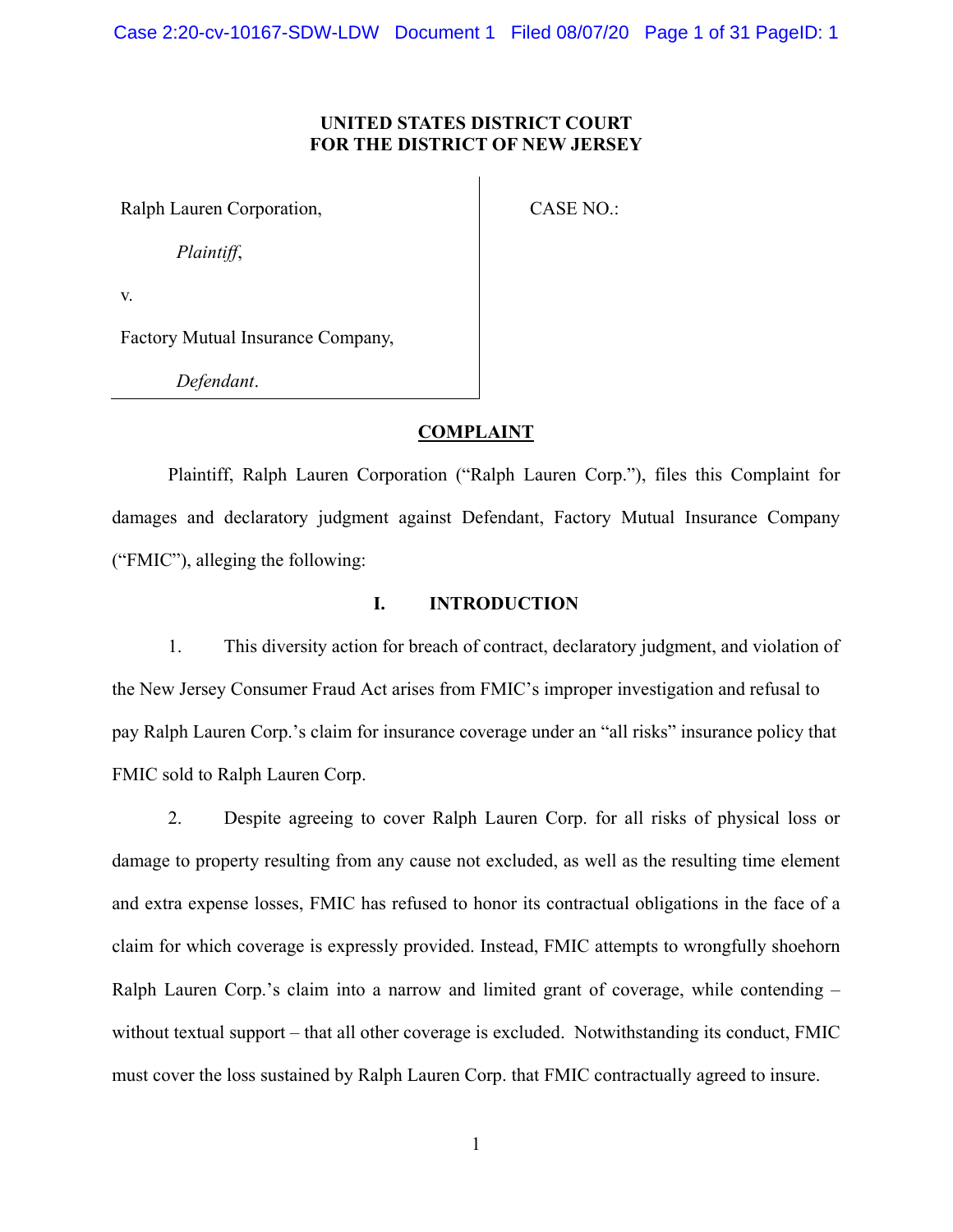### **II. PARTIES**

3. Ralph Lauren Corp. is incorporated under the laws of the State of Delaware with its principal place of business at 650 Madison Avenue, New York, NY 10022. Ralph Lauren Corp. maintains corporate offices responsible for risk management and insurance in New Jersey.

4. FMIC is incorporated under the laws of the State of Rhode Island with its principal place of business in Johnston, Rhode Island.

### **III. JURISDICTION AND VENUE**

5. This Court has jurisdiction over this matter pursuant to 28 U.S.C. § 1332, as the parties are completely diverse in citizenship and the amount in controversy exceeds \$75,000 exclusive of interest and costs.

6. Venue is proper in this Court pursuant to 28 U.S.C. §1391(b)(2) as a substantial portion of the events or omissions giving rise to Ralph Lauren Corp.'s claim occurred in this district, including the negotiation and delivery of the relevant insurance policy, as well as the submission of the claim at issue.

### **IV. FACTUAL BACKGROUND**

7. Founded in 1967 by Mr. Ralph Lauren, Ralph Lauren Corp. is a global leader in the design, marketing, and distribution of premium lifestyle products, including apparel, footwear, accessories, home furnishings, fragrances and hospitality.

8. Ralph Lauren Corp.'s premier reputation has been built on over fifty years of outfitting a diverse portion of the market with exceptional products.

9. Ralph Lauren Corp. operates over  $1,000$  stores around the world.<sup>1</sup>

<sup>&</sup>lt;u>1</u> <sup>1</sup> See http://investor.ralphlauren.com/news-releases/news-release-details/ralph-lauren-reportsfourth-quarter-and-full-year-fiscal-2020 (last viewed August 6, 2020).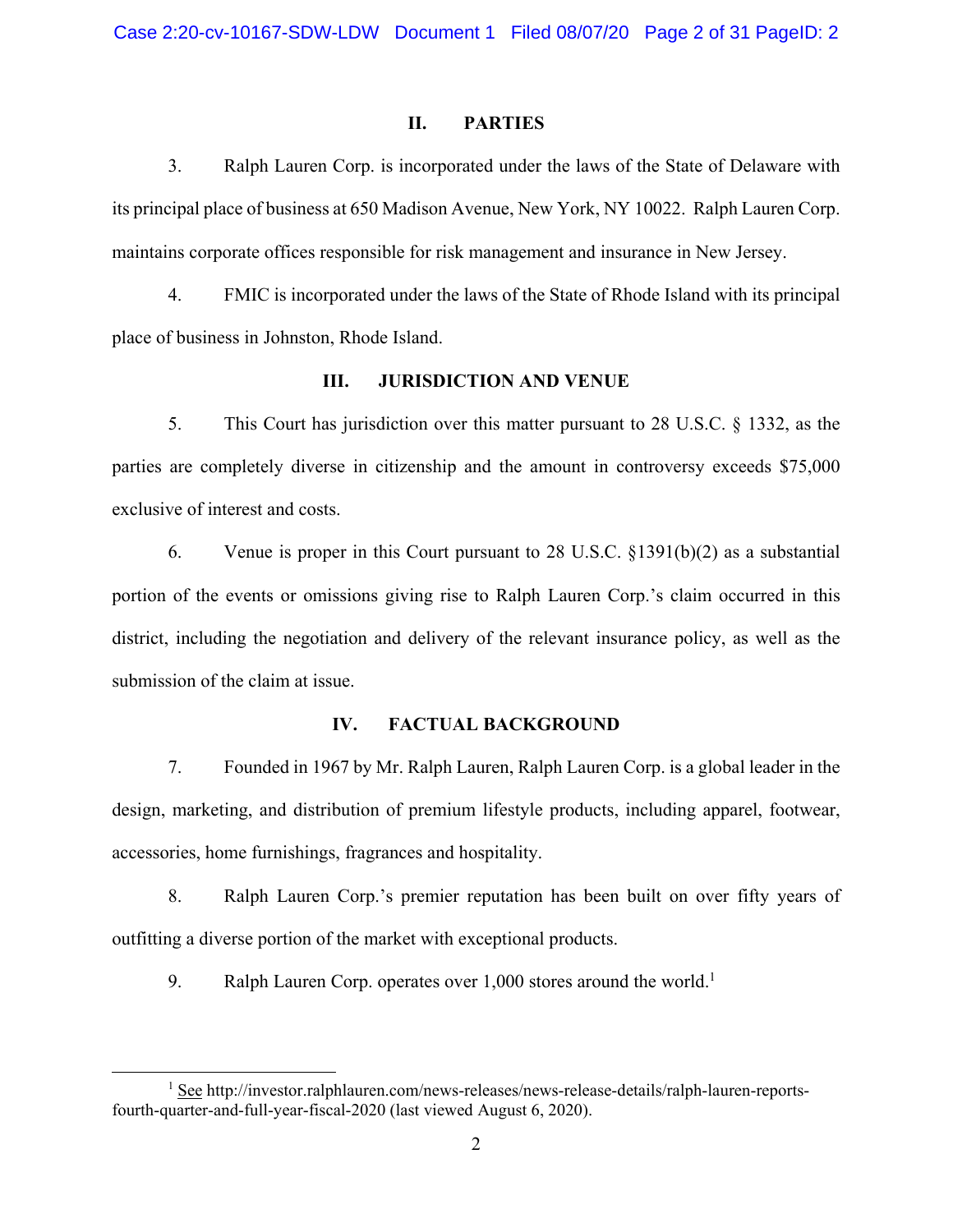#### Case 2:20-cv-10167-SDW-LDW Document 1 Filed 08/07/20 Page 3 of 31 PageID: 3

10. Prior to being forced to close due to COVID-19, hundreds of thousands of people visited Ralph Lauren Corp. stores every day.

11. FMIC sold an insurance policy to Ralph Lauren Corp.

12. While soliciting Ralph Lauren Corp.'s business, FMIC touted its "Market Leading Claims Service" as a key reason why Ralph Lauren Corp. should procure coverage from FMIC, claiming to "[f]ocus on **finding coverage** instead of exclusions" and "[f]air and **prompt** payment of losses". (Proposal dated May 1, 2019, attached as Exhibit B (bolded terms original).)

13. On information and belief, FMIC represents that it evaluates all claims in good faith, in a manner consistent with the plain language of the policy and pursuant to the applicable law governing the interpretation of the relevant policy.

14. The policy has an effective term of May 1, 2019 through May 1, 2020. (Policy No. 1051410, at RLCPolicy\_0008, attached as Exhibit A (the "Policy").)

15. FMIC also issued a policy to Ralph Lauren Corp. for the term May 1, 2020 through May 1, 2021, which is substantively similar in all material respects relating to coverage to the Policy.

16. The Policy covers Ralph Lauren Corp.'s property against "ALL RISKS OF PHYSICAL LOSS OR DAMAGE, except as ... excluded ...." (Exhibit A, at RLCPolicy 0008.)

17. The Policy also affords coverage to Ralph Lauren Corp. for Time Element loss "directly resulting from physical loss or damage of the type insured …." (Exhibit A, at RLCPolicy\_0046.)

18. The Policy provides up to \$700 million in coverage per occurrence. (Exhibit A, at RLCPolicy 0011.)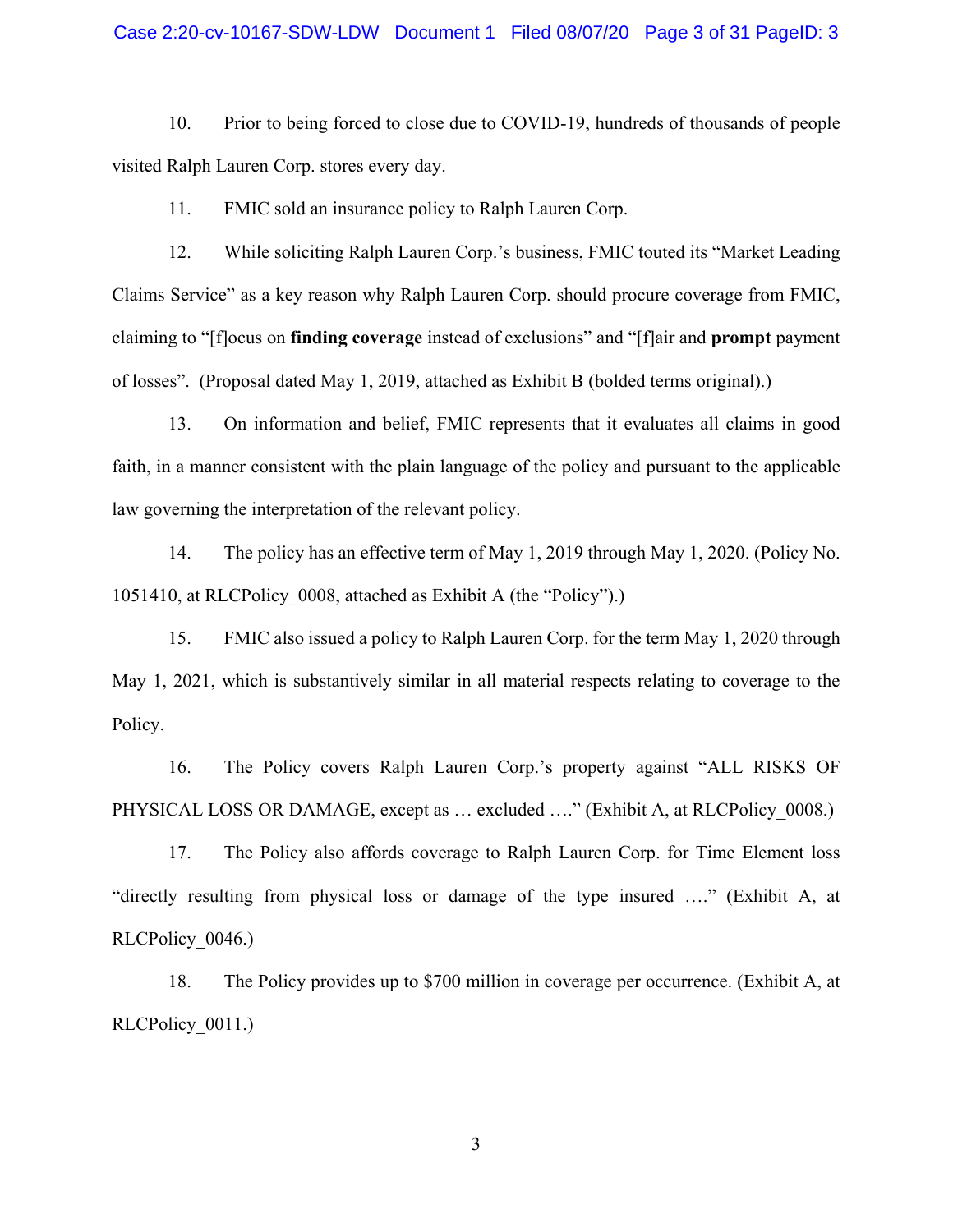Case 2:20-cv-10167-SDW-LDW Document 1 Filed 08/07/20 Page 4 of 31 PageID: 4

19. FMIC agreed to cover Ralph Lauren Corp.'s risk of loss, in consideration of a substantial premium that was paid by Ralph Lauren Corp. (Exhibit A, at RLCPolicy 0008.)

## **A. COVID-19 Is a Deadly Communicable Disease**

20. COVID-19 is a deadly communicable disease that, as of August 6, 2020, has already infected over 4.8 million people in the United States and caused more than 157,000 deaths.<sup>2</sup>

21. The Centers for Disease Control and Prevention ("CDC") estimates that infection rates for COVID-19 are likely at least ten times higher than reported.<sup>3</sup>

22. There is still no effective vaccine for COVID-19.

23. The World Health Organization ("WHO") has declared the COVID-19 outbreak a pandemic and President Trump has declared a nationwide emergency due to the public health emergency caused by the COVID-19 outbreak in the United States.

24. A pandemic, by definition, is an "an epidemic occurring worldwide  $\dots$ "<sup>4</sup>

25. The incubation period for COVID-19—the time between exposure (becoming infected) and symptom onset—can be up to  $14$  days.<sup>5</sup>

26. During this period (also known as the "pre-symptomatic" period), infected persons can be contagious and disease transmission can occur before the infected person shows any symptoms or has any reason to believe they are infected.<sup>6</sup>

 $\begin{array}{c|c}\n\hline\n\text{2}\n\end{array}$ <sup>2</sup> See https://www.cdc.gov/coronavirus/2019-ncov/cases-updates/cases-in-us.html (last viewed August 6, 2020).

<sup>&</sup>lt;sup>3</sup> See https://www.nbcnews.com/health/health-news/cdc-says-covid-19-cases-u-s-may-be-10n1232134 (last viewed August 6, 2020).

<sup>&</sup>lt;sup>4</sup> See https://www.who.int/bulletin/volumes/89/7/11-

<sup>088815/</sup>en/#:~:text=A%20pandemic%20is%20defined%20as,are%20not%20considered%20pandemics. <sup>5</sup> See https://www.who.int/docs/default-source/coronaviruse/situation-reports/20200402-sitrep-

<sup>73-</sup>covid-19.pdf?sfvrsn=5ae25bc7\_2 (last viewed August 6, 2020).

<sup>&</sup>lt;sup>6</sup> See https://www.who.int/docs/default-source/coronaviruse/situation-reports/20200402-sitrep-73-covid-19.pdf?sfvrsn=5ae25bc7\_2 ("In a small number of case reports and studies, pre-symptomatic transmission has been documented through contact tracing efforts and enhanced investigation of clusters of confirmed cases. This is supported by data suggesting that some people can test positive for COVID-19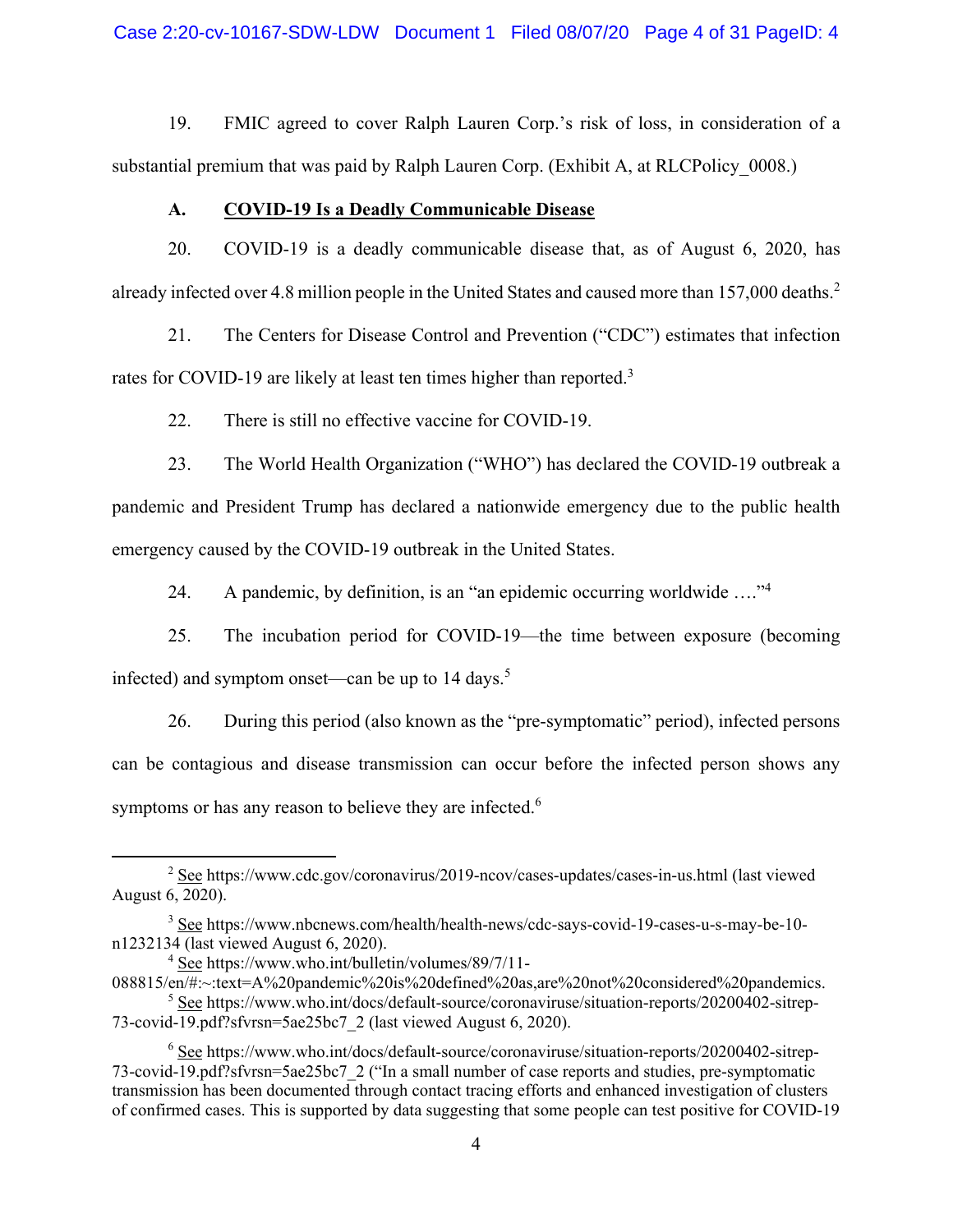27. Not only is COVID-19 spread by human-to-human transfer, but the WHO has confirmed that COVID-19 can exist on contaminated objects or surfaces.<sup>7</sup>

28. According to a study documented in *The New England Journal of Medicine*, COVID-19 was detectable in aerosols for up to three hours, up to four hours on copper, up to 24 hours on cardboard, and up to three days on plastic and stainless steel.<sup>8</sup>

29. Ralph Lauren Corp. uses all of these materials at its stores and in its ordinary course of business.

30. Individuals also can become infected with COVID-19 through indirect contact with

surfaces or objects used by an infected person, whether they were symptomatic or not.<sup>9</sup>

31. COVID-19 also can spread through airborne transmission.<sup>10</sup>

32. The CDC published a study in July that concluded "droplet transmission was prompted by air-conditioned ventilation" that caused an outbreak among people who dined in the same air-conditioned restaurant. $11$ 

 $9 \underline{\mathsf{Id}}$ .

 $\overline{a}$ 

from 1-3 days before they develop symptoms. Thus, it is possible that people infected with COVID-19 could transmit the virus before significant symptoms develop.") (last viewed August 6, 2020).

 $7 \text{ See }$ https://www.who.int/news-room/commentaries/detail/modes-of-transmission-of-viruscausing-covid-19-implications-for-ipc-precaution-recommendations ("[T]ransmission of the COVID-19 virus can occur by direct contact with infected people and indirect contact with surfaces in the immediate environment or with objects used on the infected person") (last viewed August 6, 2020).

<sup>&</sup>lt;sup>8</sup> See https://www.nih.gov/news-events/news-releases/new-coronavirus-stable-hours-surfaces (last viewed August 4, 2020); see also https://www.who.int/news-room/commentaries/detail/modes-oftransmission-of-virus-causing-covid-19-implications-for-ipc-precaution-recommendations (last viewed August 6, 2020).

<sup>&</sup>lt;sup>10</sup> See https://academic.oup.com/cid/article-pdf/doi/10.1093/cid/ciaa939/33478095/ciaa939.pdf (last viewed July 14, 2020); https://academic.oup.com/cid/article-

pdf/doi/10.1093/cid/ciaa939/33478095/ciaa939.pdf (last viewed August 6, 2020).

 $11$  See https://wwwnc.cdc.gov/eid/article/26/7/20-0764 article (last viewed August 6, 2020).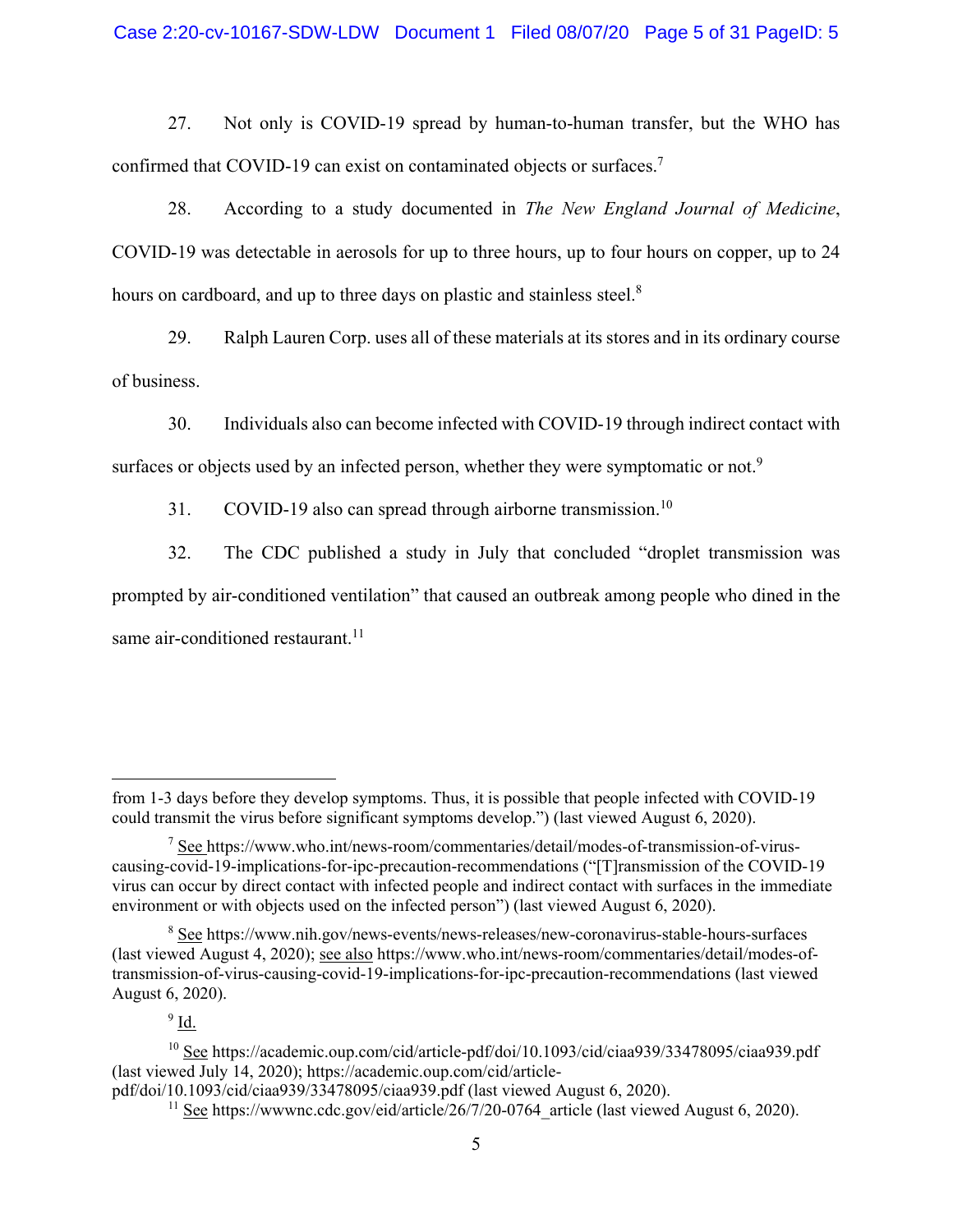# **B. Civil Authority Orders Because of COVID-19 and Related Physical Loss or Damage to Property**

33. On March 16, 2020, and directly because of COVID-19, the CDC and the national Coronavirus Task Force, civil authorities regulating the effect of infectious disease, issued public guidance titled "30 Days to Slow the Spread" of COVID-19. The guidance called for extreme social distancing measures, such as working from home, avoiding gatherings of more than ten people, and avoiding discretionary travel, such as shopping at retail stores.

34. Also directly because of COVID-19 and to protect property from further loss or damage, state and local governments imposed directives requiring residents to shelter in place or remain in their homes unless performing "essential" activities ("Stay at Home Orders").

35. More recently, some medical researchers have advised that HEPA and other specialized air filtration systems can be used to remediate the presence of COVID-19.<sup>12</sup>

36. Because COVID-19 physically affects the property on which it is present and can be transferred to individuals that come into contact with the surface of such property, thereby infecting that individual, the Stay at Home Orders were issued directly because of damage to property to minimize the spread of COVID-19 by reducing the likelihood of an individual's exposure to that property.

37. Likewise, as evidenced by the recent advice that HEPA and other specialized air filtration systems can be utilized to remedy the presence of COVID-19, physical alteration of property may be necessary to render it safe from COVID-19 and return the property to a useable state.<sup>13</sup>

 $12$  See https://www.theatlantic.com/health/archive/2020/07/why-arent-we-talking-more-aboutairborne-transmission/614737/ (last viewed August 6, 2020).

 $^{13}$  Id.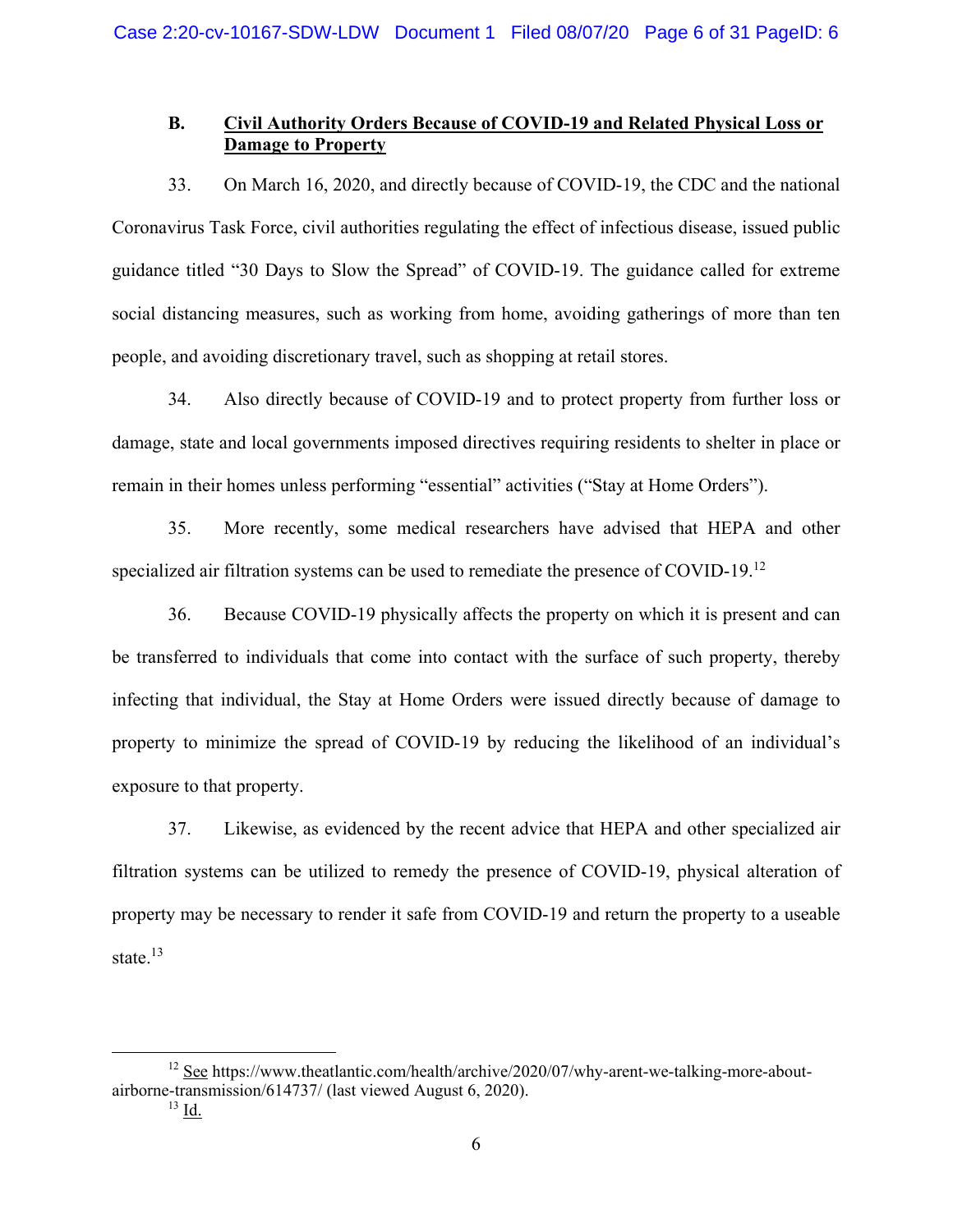### Case 2:20-cv-10167-SDW-LDW Document 1 Filed 08/07/20 Page 7 of 31 PageID: 7

38. The Stay at Home Orders typically require businesses deemed "non-essential" to be closed and in-person work is forbidden. For example, on March 16, 2020, New York City Mayor Bill De Blasio issued Executive Order No. 100, which was intended to minimize the spread of COVID-19, emphasizing that COVID-19 "physically is causing property loss and damage." (N.Y.C. Exec. Order No. 100, attached as Exhibit C.)

39. On March 19, 2020, the City of Los Angeles issued a "Safer at Home" order, detailing how COVID-19 "can spread easily from person to person and it is physically causing property loss or damage due to its tendency to attach to surfaces for prolonged periods of time." (Los Angeles Safer at Home Order, attached as Exhibit D.)

40. On March 21, 2020, New Jersey Governor Phil Murphy issued Executive Order No. 107, mandating that New Jersey residents remain at their place of residence unless engaged in essential activities, cancelling gatherings of individuals, and closing brick-and-mortar premises of all non-essential retail businesses. (N.J. Exec. Order 107, attached as Exhibit E.)

41. Positivity rates measure the number of positive tests from the total number of tests administered and are used for determining whether a particular area is prepared to reopen.<sup>14</sup>

42. The WHO recommends that a particular area reach a 5% positivity rate or lower before reopening.<sup>15</sup>

43. On March 28, 2020, the positivity rate for New York City was 71.2%, meaning that for every 1,000 people tested, 712 people tested positive.<sup>16</sup>

44. As of July 31, 2020, the positivity rate in seven states and Puerto Rico was above 15%, which is more than three times higher than the recommended 5% rate.<sup>17</sup>

<sup>&</sup>lt;sup>14</sup> See https://coronavirus.jhu.edu/testing/testing-positivity (last viewed August 6, 2020).

<sup>&</sup>lt;sup>15</sup> See https://coronavirus.jhu.edu/testing/testing-positivity (last viewed August 6, 2020).

<sup>&</sup>lt;sup>16</sup> See https://www1.nyc.gov/site/doh/covid/covid-19-data.page (last viewed August 6, 2020).

<sup>&</sup>lt;sup>17</sup> See https://coronavirus.jhu.edu/testing/testing-positivity (last viewed August 6, 2020).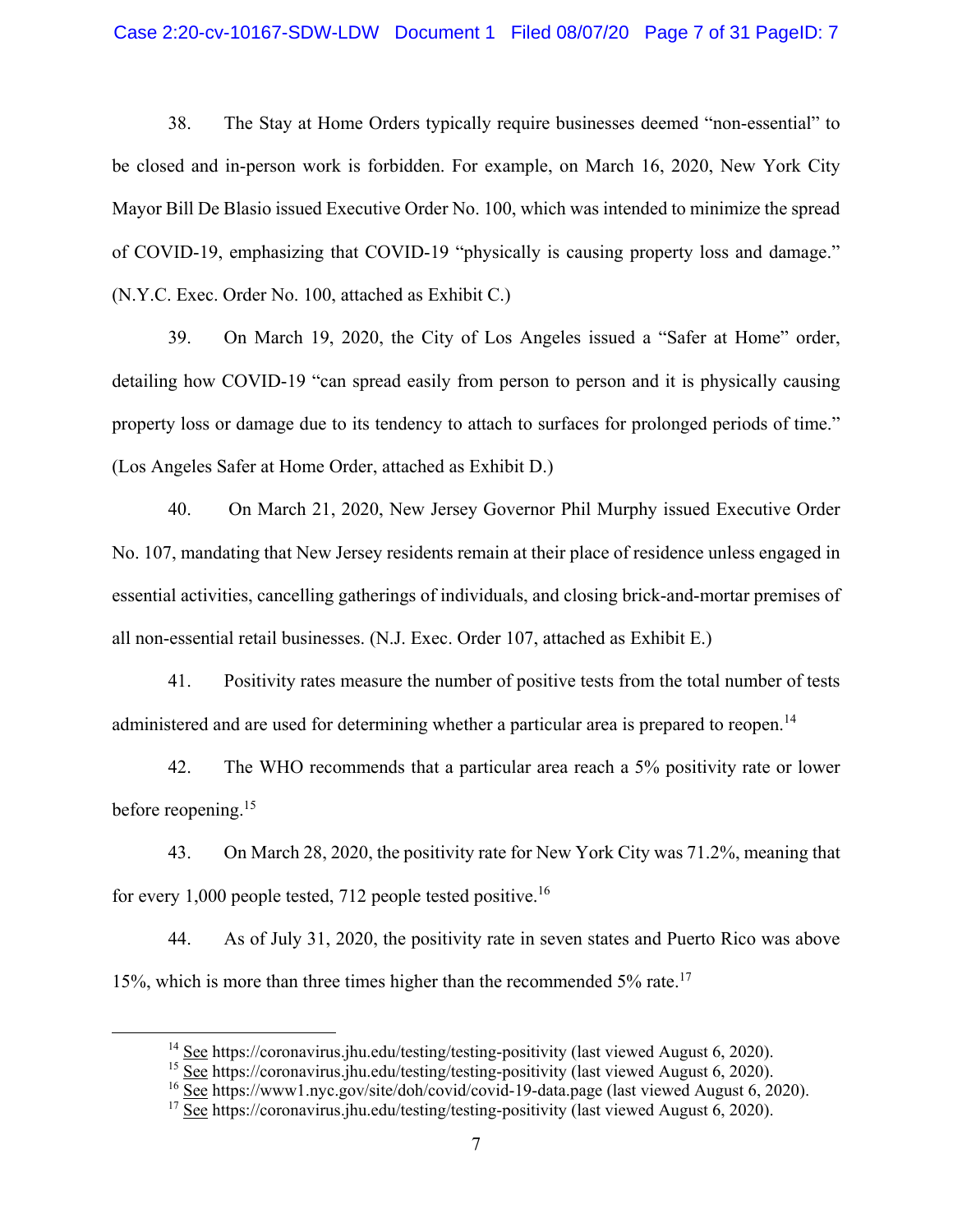#### Case 2:20-cv-10167-SDW-LDW Document 1 Filed 08/07/20 Page 8 of 31 PageID: 8

45. Some Stay at Home Orders remain in effect and have caused the suspension of both non-essential and essential businesses.

46. Despite reopening and loosening of restrictions under the Stay at Home Orders, many non-essential businesses have not returned operations to pre-loss levels.

47. In some jurisdictions, new orders restricting or closing businesses have been issued as a direct result of a new presence of COVID-19, which has required some reopened stores to close again.18

48. As a non-essential business with operations in locations under Stay at Home Orders, Ralph Lauren Corp. has been required to comply with applicable orders.

49. Stay at Home Orders required complete closure of Ralph Lauren Corp. locations around the United States. Many of these locations have reopened, but are subject to government orders limiting operational capacity.

50. Similar government orders in other countries have required Ralph Lauren Corp. locations around the world to close.

51. COVID-19 and Stay at Home Orders have directly impacted Ralph Lauren Corp.'s operations and Ralph Lauren Corp.'s gross earnings and gross profit. COVID-19 and Stay at Home Orders have also directly caused Ralph Lauren Corp. to incur extra costs to temporarily continue as nearly normal as practicable the conduct of its business.

52. The restrictions and limitations on Ralph Lauren Corp.'s operations has caused substantial damage.

<sup>&</sup>lt;sup>18</sup> See https://www.forbes.com/sites/bradjaphe/2020/07/13/california-is-closing-all-bars-andindoor-restaurants-again-due-to-coronavirus-surge/#267428ba1517 (last viewed August 6, 2020); https://fortune.com/2020/06/27/texas-florida-close-bars-coronavirus/ (last viewed August 6, 2020).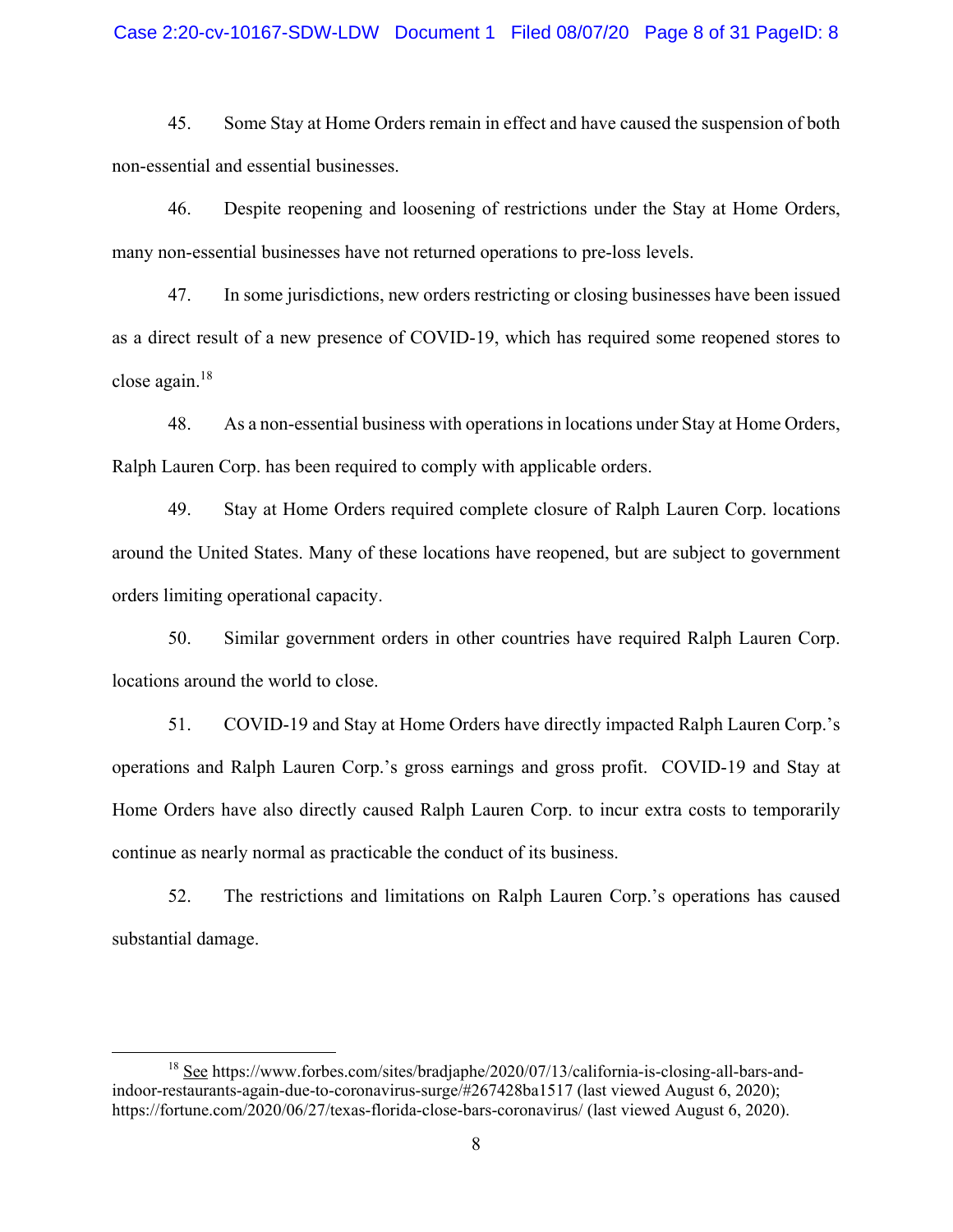53. Despite efforts to prioritize online sales in the midst of store closures due to COVID-19, Ralph Lauren Corp.'s revenues dropped 66% for the first quarter as compared to the year before.19

54. In North America alone, brick-and-mortar store sales fell 77% while wholesale sales plummeted 93% from the previous year.<sup>20</sup>

55. Ralph Lauren Corp. has suffered direct physical loss and/or damage to its property due to COVID-19 and the Stay at Home Orders.

56. Likewise, COVID-19 has caused direct physical loss and/or damage to property that Ralph Lauren Corp. does not own, occupy, lease, rent, or have insured under the Policy.

# **C. Ralph Lauren Corp.'s "All Risk" Policy**

57. The Policy covers property at or within 1,000 feet of Ralph Lauren Corp.'s locations "against ALL RISKS OF PHYSICAL LOSS OR DAMAGE, except as hereinafter excluded ...." (Exhibit A, at RLCPolicy 0008, RLCPolicy 0018.)

58. Ralph Lauren Corp.'s covered locations include the stores listed in an appendix to the Policy. These locations are referred to herein as "Ralph Lauren Corp. Locations." (Exhibit A, at RLCPolicy\_0085-106.)

59. FMIC drafted the Policy.

60. In addition to affording coverage for "ALL RISKS OF PHYSICAL LOSS OR DAMAGE," the Policy contains certain "ADDITIONAL COVERAGES." Specifically, the Property Damage sections of the Policy provide that it "includes the following Additional Coverages for insured physical loss or damage." (Exhibit A, at RLCPOLICY\_0025.)

 <sup>19</sup> See https://footwearnews.com/2020/business/earnings/ralph-lauren-q1-2021-earnings-salesdeclines-1203036030/ (last viewed August 6, 2020).

<sup>&</sup>lt;sup>20</sup> See https://footwearnews.com/2020/business/earnings/ralph-lauren-q1-2021-earnings-salesdeclines-1203036030/ (last viewed August 6, 2020).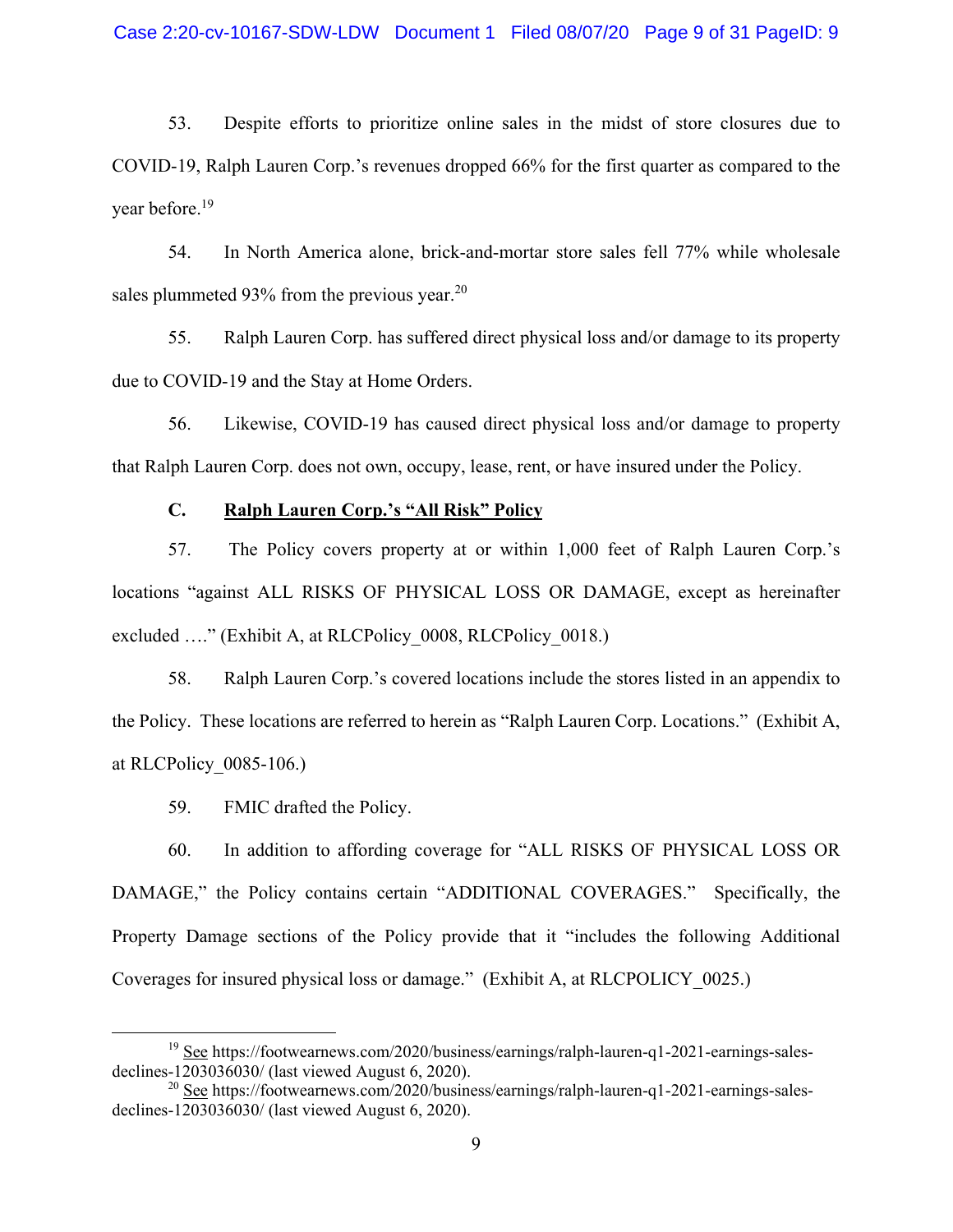61. One of the "Additional Coverages for insured physical loss or damage" is titled "COMMUNICABLE DISEASE RESPONSE." (Exhibit A, at RLCPOLICY\_0031.)

62. Pursuant to the "COMMUNICABLE DISEASE RESPONSE" coverage, the Policy expressly covers, among other things, "the reasonable and necessary costs incurred … for the: 1) cleanup, removal and disposal of … **communicable diseases** from insured property."21 (Exhibit A, at RLCPolicy\_0031.)

63. "**Communicable disease**" is a cause of loss covered under the Policy.

64. By including COMMUNICABLE DISEASE RESPONSE coverage as one of the "Additional Coverages for insured physical loss or damage," the Policy expressly acknowledges that **communicable disease** causes "insured physical loss or damage."

65. Similarly, by providing for the "cleanup, removal and disposal of … **communicable disease**," the Policy explicitly recognize that **communicable disease** causes a physical, tangible alteration to the integrity of the property.

66. Because the Policy specifically covers remediation of the damage caused by **communicable disease**, the physical damage to property caused by **communicable disease** is "physical damage of the type insured" under the Policy.

### **1. COVID-19 Triggered Coverage Under the "All Risks" Policy**

67. The actual presence of COVID-19 at Ralph Lauren Corp. Locations has triggered coverage under the Policy.

68. In addition, the presence of COVID-19 at or on property away from Ralph Lauren Corp. Locations has triggered coverage under the Policy.

 <sup>21</sup> Terms defined in the Policy are signified by the use of **bold** typeface. Unless otherwise stated, the use of **bold** typeface signifies the use of same in the Policy.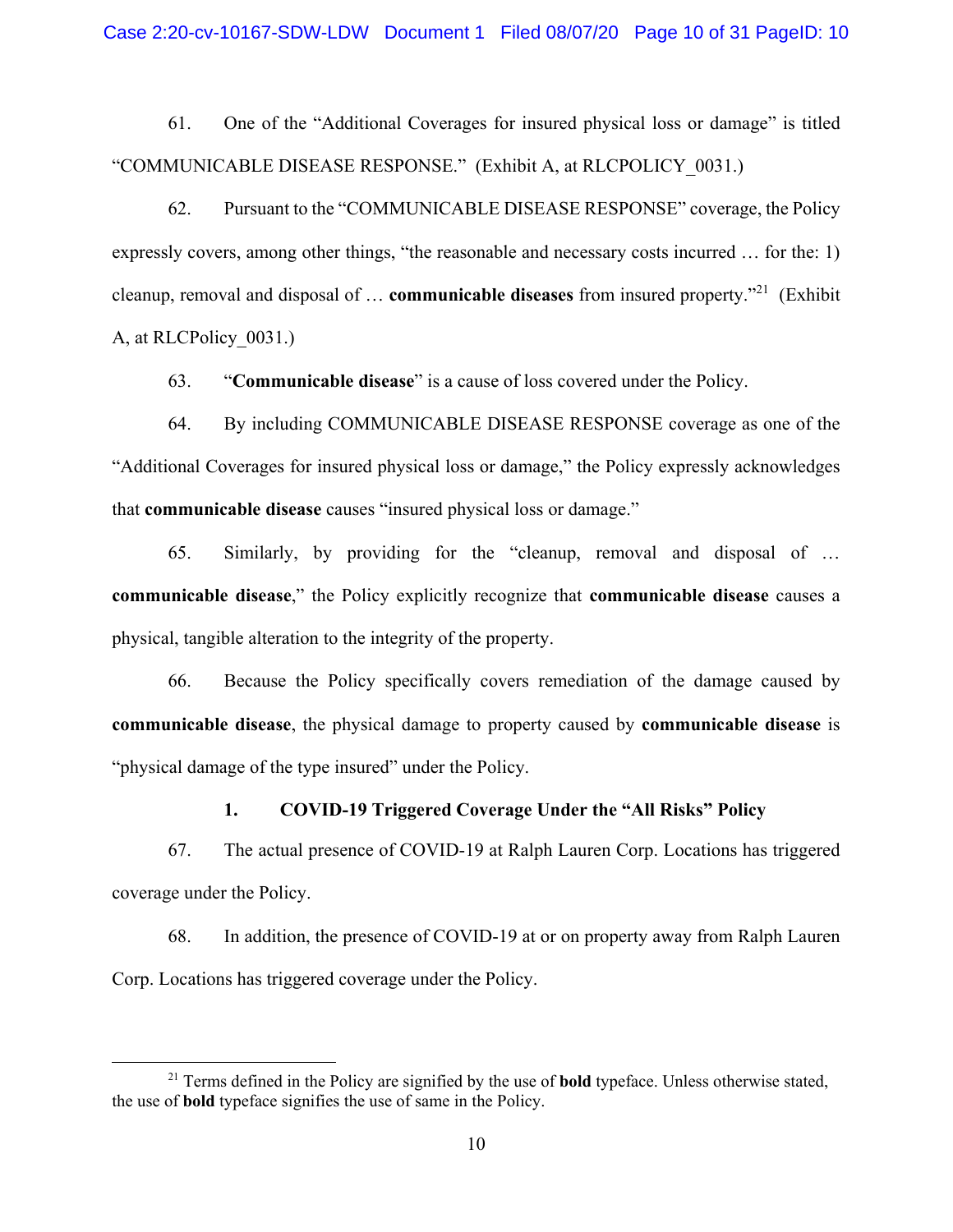69. COVID-19 has caused and continues to cause physical loss and physical damage to property, including Ralph Lauren Corp.'s property.

70. Indeed, COVID-19 has caused and continues to cause a physical, tangible alteration to the integrity of the property at and away from Ralph Lauren Corp. Locations and, therefore, has caused physical damage to such property.

71. As well, COVID-19 has caused and continues to cause a physical loss to property at and away from Ralph Lauren Corp. Locations because it has eliminated the use and function of such property.

72. COVID-19 also has caused and continues to cause Ralph Lauren Corp. to experience covered Time Element loss.

# **2. Multiple Coverages Are Triggered Under the "All Risks" Policy**

73. In addition to triggering the Policy's "all risks" coverage, Ralph Lauren Corp.'s claim also triggers multiple "Other Additional Coverages," "Time Element Coverages," and "Time Element Coverage Extensions" provided under the Policy including but not limited to the following.

# *i. COVID-19 Triggered the Policy's Communicable Disease Response Coverage*

74. The actual presence of COVID-19 at Ralph Lauren Corp. Locations has caused physical damage to property at such Ralph Lauren Corp. Locations resulting in limited, restricted, and/or prohibited access due to the issuance of orders by an authorized governmental agencies regulating communicable disease, thereby triggering coverage under the Policy's Communicable Disease Response coverage for the resulting loss.

75. The actual presence of COVID-19 at Ralph Lauren Corp. Locations has caused physical damage to property at these locations resulting in decisions by Ralph Lauren Corp. to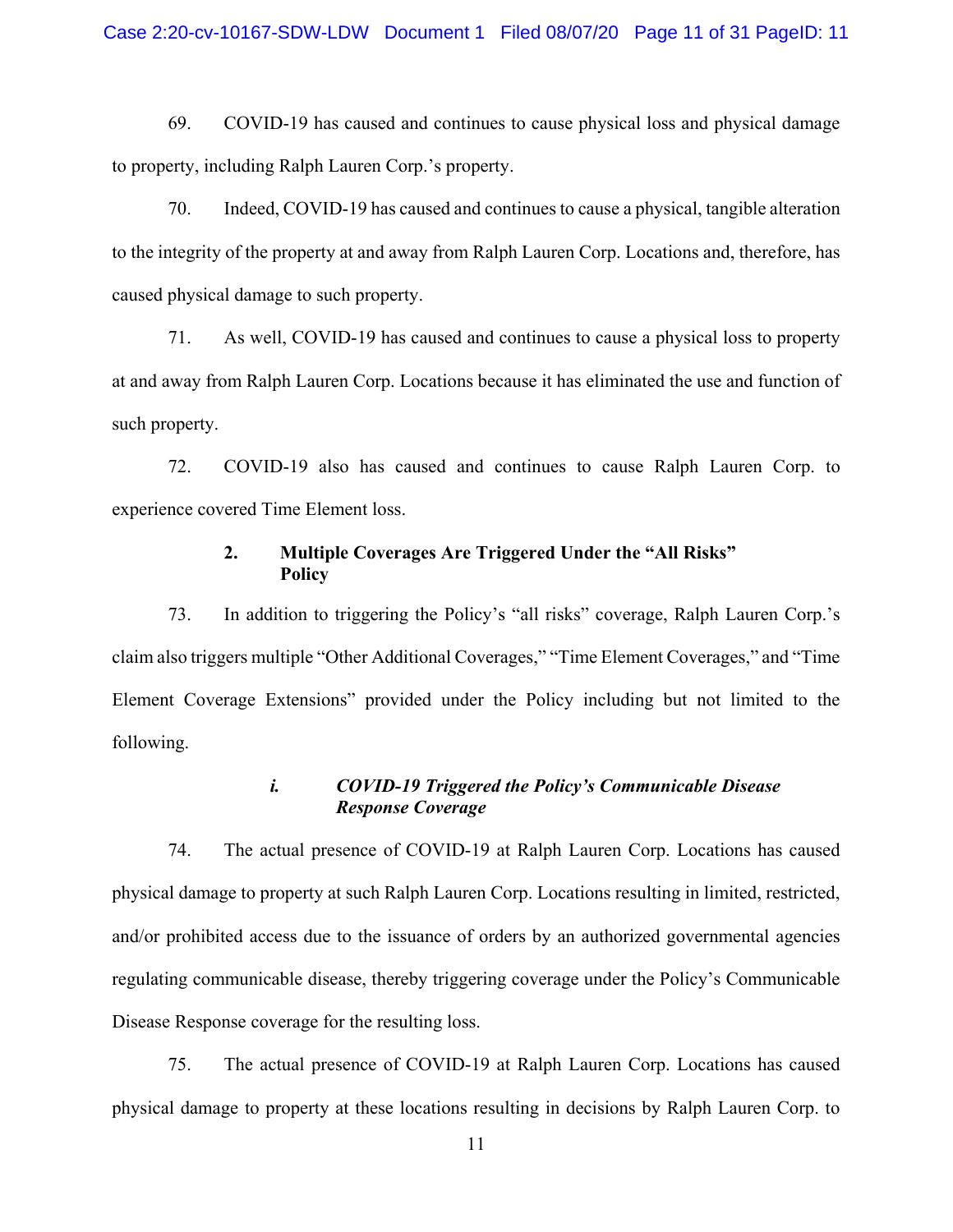limit, restrict, and/or prohibit access thereto, thereby triggering coverage under the Policy's Communicable Disease Response coverage for the resulting loss.

76. Upon information and belief the actual presence of COVID-19 continues to exist at Ralph Lauren Corp. Locations.

# *ii. COVID-19 Triggered the Policy's Protection and Preservation of Property Coverage*

77. COVID-19 has threatened and continues to threaten to cause physical loss and damage to insured property.

78. The actual and threatened physical loss or damage to insured property has caused Ralph Lauren Corp. to take action to temporarily protect or preserve its property, thereby triggering the Policy's Protection and Preservation of Property coverage.

# *iii. COVID-19 Triggered the Policy's Time Element Coverage*

79. The Policy affords coverage for Ralph Lauren Corp.'s Time Element loss, subject to the Policy's terms and conditions.

80. COVID-19 has caused Ralph Lauren Corp. to suffer Time Element loss as a direct result of physical loss and damage of the type insured under the Policy.

81. This loss triggers coverage under the Policy's Time Element provisions including, without limitation, coverage for Gross Earnings loss, Gross Profits loss, and Rental Income loss up to the Policy's applicable limits and sublimits.

# *iv. COVID-19 Triggered the Policy's Extra Expense Coverage*

82. COVID-19 has caused Ralph Lauren Corp. to incur reasonable and necessary extra expenses to temporarily continue as nearly normal as practicable the conduct of Ralph Lauren Corp.'s business. Such expenses are beyond those that would have normally been incurred in conducting the business absent the presence of COVID-19.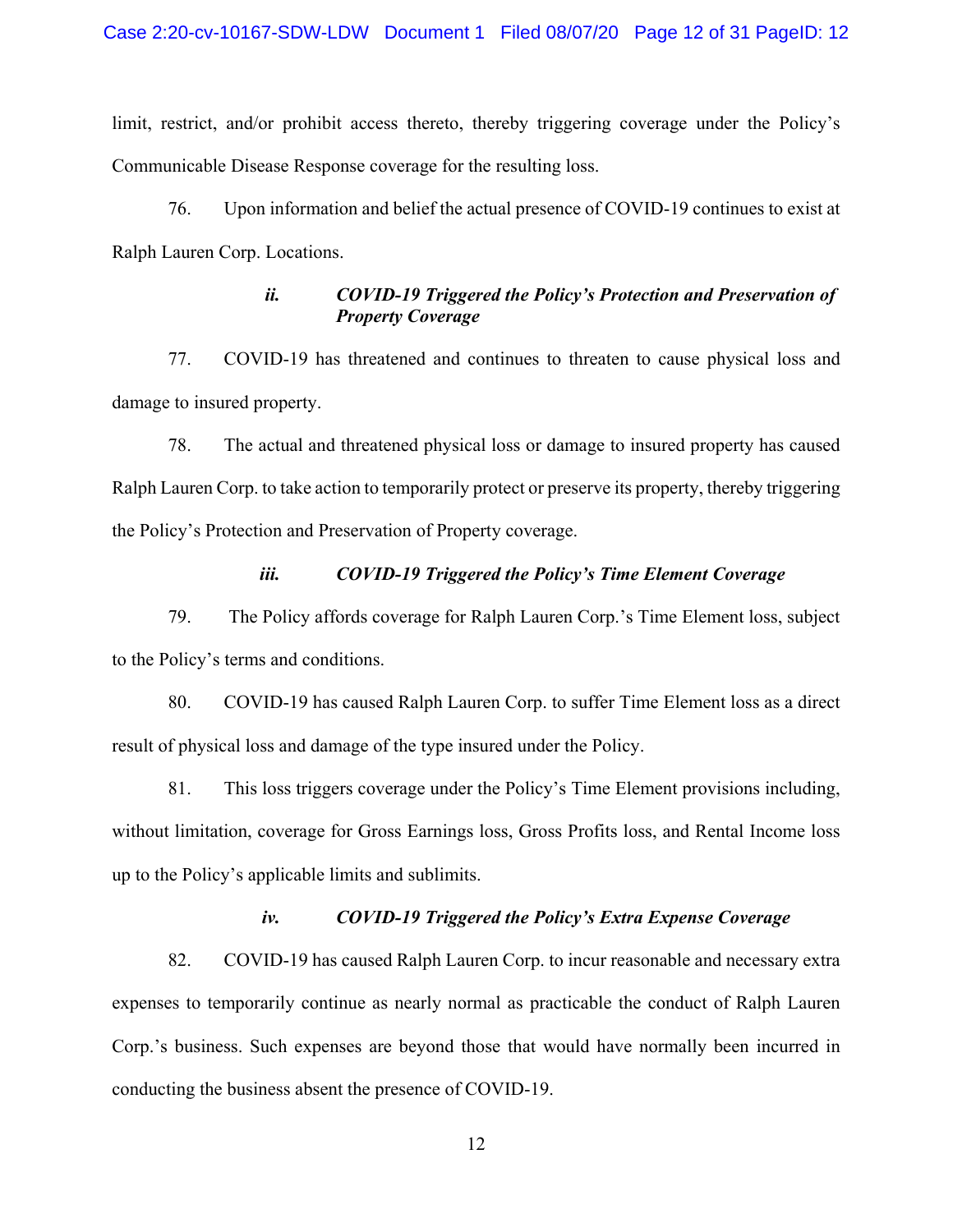83. The expenses incurred by Ralph Lauren Corp. beyond those necessary in the normal operation of its business solely as a result of the physical loss and damage caused by COVID-19 trigger coverage under the Policy's Extra Expense coverage.

### *v. COVID-19 Triggered the Policy's Civil Authority Coverage*

84. The physical damage caused by the presence of COVID-19 at property located at or within five (5) statute miles of Ralph Lauren Corp. Locations has directly resulted in the issuance of orders from civil authorities restricting and/or prohibiting access to Ralph Lauren Corp. Locations.

85. Ralph Lauren Corp. has sustained and will continue to sustain Time Element loss because orders from civil authorities issued as a direct result of physical damage of the type insured at a Ralph Lauren Corp. Location or within five (5) statute miles of a Ralph Lauren Corp. Location, have prohibited or restricted access to Ralph Lauren Corp. Locations. This Time Element loss triggers coverage under the Policy's Civil or Military Authority coverage, subject to the Policy's applicable limits.

# *vi. COVID-19 Triggered the Policy's Contingent Time Element Extended Coverage*

86. The presence of COVID-19 at the locations of Ralph Lauren Corp.'s direct and indirect customers, suppliers, contract manufacturers, or contract service providers has caused physical loss or damage to property at such locations.

87. In addition, the presence of COVID-19 at the locations of companies under a royalty, licensing fee and/or commission agreement with Ralph Lauren Corp. has caused physical loss and/or damage to property at such locations.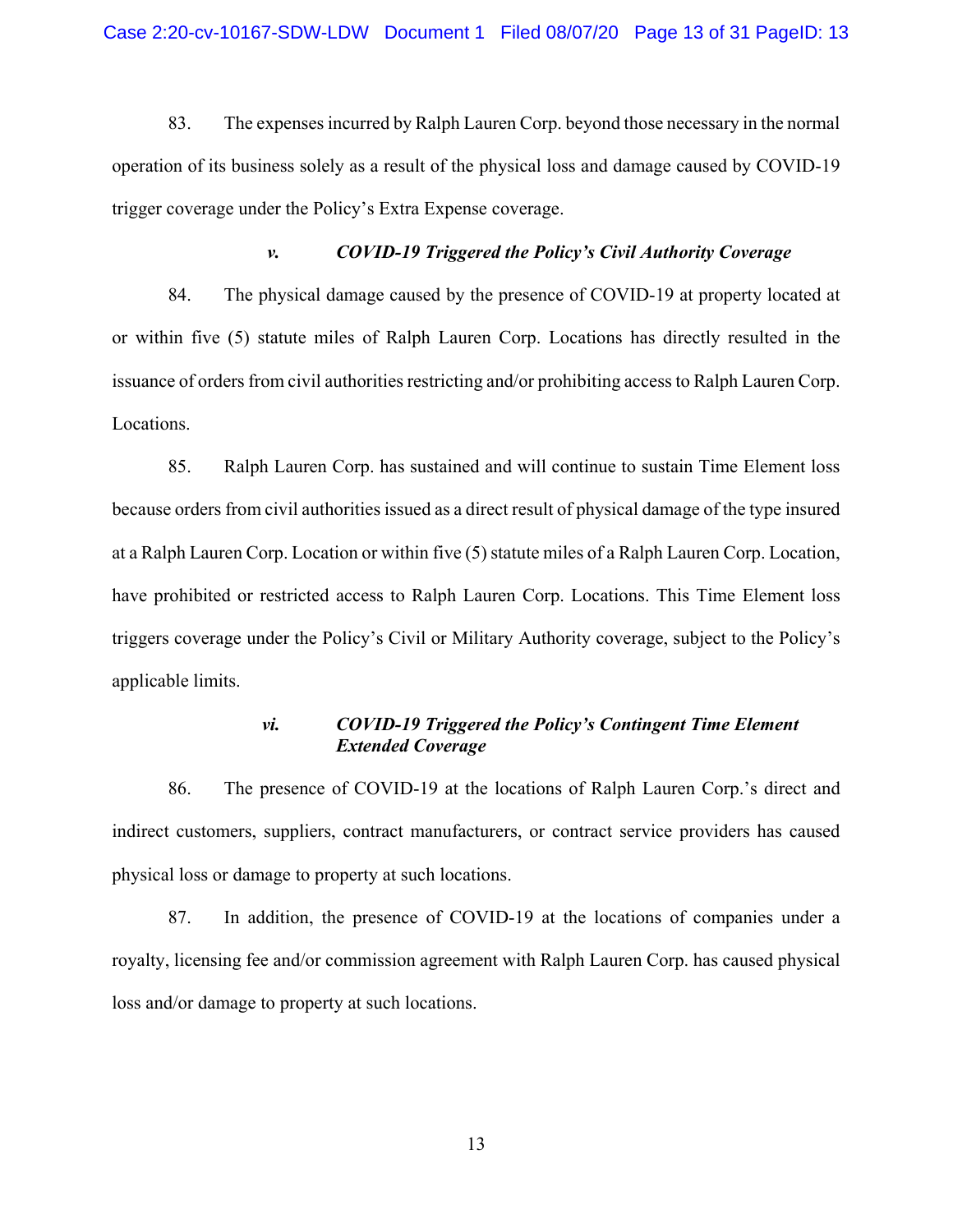88. Ralph Lauren Corp. has sustained and will continue to sustain Time Element loss as a result of the damage to property at the locations described in the previous two paragraphs, triggering coverage under the Policy's Contingent Time Element Extended coverage.

### *vii. COVID-19 Triggered the Policy's Ingress/Egress Coverage*

89. COVID-19 and the physical loss and damage it has caused has resulted in the necessary interruption of Ralph Lauren Corp.'s business by totally or partially preventing ingress to or egress from Ralph Lauren Corp. Locations as a direct result of physical loss and damage of the type insured to property of the type insured.

90. The Time Element loss sustained by Ralph Lauren Corp. due to the necessary suspension of Ralph Lauren Corp.'s business as a result of the total or partial denial of access to Ralph Lauren Corp. Locations triggers coverage under the Policy's Ingress/Egress coverage.

### *viii. COVID-19 Triggered the Policy's Attraction Property Coverage*

91. COVID-19 also has caused and is continuing to cause physical loss and damage to property away from Ralph Lauren Corp. Locations, including property located within one (1) statute mile of Ralph Lauren Corp. Locations that attracts business to Ralph Lauren Corp. Locations.

92. Ralph Lauren Corp. has sustained and will continue to sustain loss and extra expenses directly resulting from physical loss and damage of the type insured to property of the type insured that attracts business to Ralph Lauren Corp. Locations. These losses and extra expenses trigger coverage under the Policy's Attraction Property Coverage, subject to the Policy's applicable limits.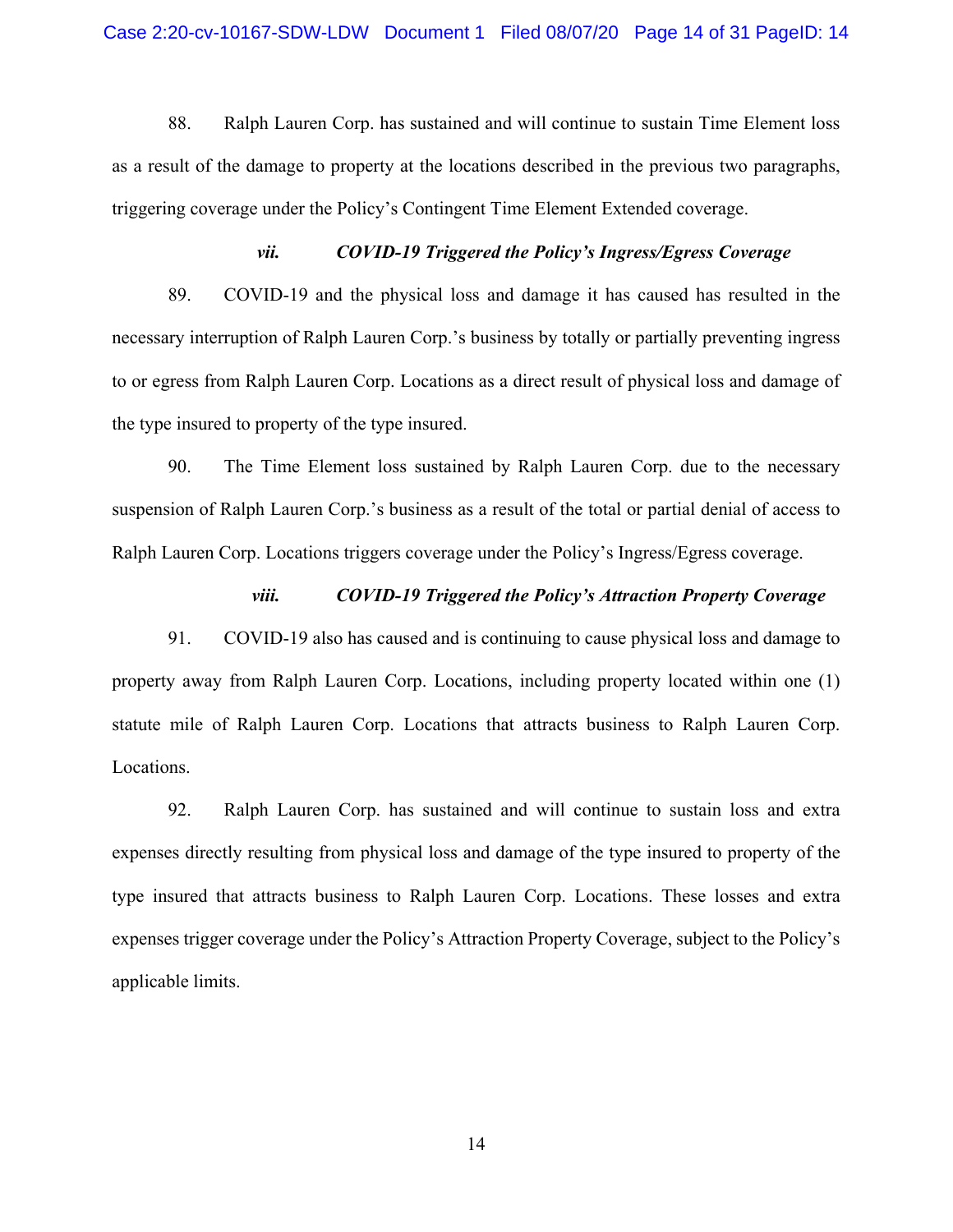# *ix. COVID-19 Triggered the Policy's Interruption by Communicable Disease Coverage*

93. The actual presence of COVID-19 at Ralph Lauren Corp. Locations has resulted in the issuance of orders by authorized governmental agencies regulating communicable disease that limited, restricted, and/or prohibited access to such locations.

94. The actual presence of COVID-19 at Ralph Lauren Corp. Locations has resulted in decisions by Ralph Lauren Corp. that limited, restricted, and/or prohibited access to such locations.

95. The Time Element loss sustained by Ralph Lauren Corp. resulting from the civil authority orders and decisions by Ralph Lauren Corp. that limited, restricted, and/or prohibited access to Ralph Lauren Corp. Locations that were issued and/or made due to the actual presence of COVID-19 at Ralph Lauren Corp. Locations triggers coverage under the Policy's Interruption by Communicable Disease coverage.

### **3. No Exclusion Impacts Coverage**

96. No exclusions in the Policy apply to preclude or limit coverage for Ralph Lauren Corp.'s claimed loss. To the extent FMIC contends that any exclusion applies, such exclusion is unenforceable.

# **4. The Policy's Contamination Exclusion Does Not Apply**

97. The Policy's "Communicable Disease Response" coverage expressly covers, among other things, "the reasonable and necessary costs incurred … for the: 1) cleanup, removal and disposal of … **communicable diseases** from insured property." (Exhibit A, at RLCPolicy 0031.)

98. FMIC has acknowledged in response to Ralph Lauren Corp.'s claim that COVID-19 is a **communicable disease** as that term is defined in the Policy. (April 27, 2020 Letter from FMIC, attached as Exhibit F.)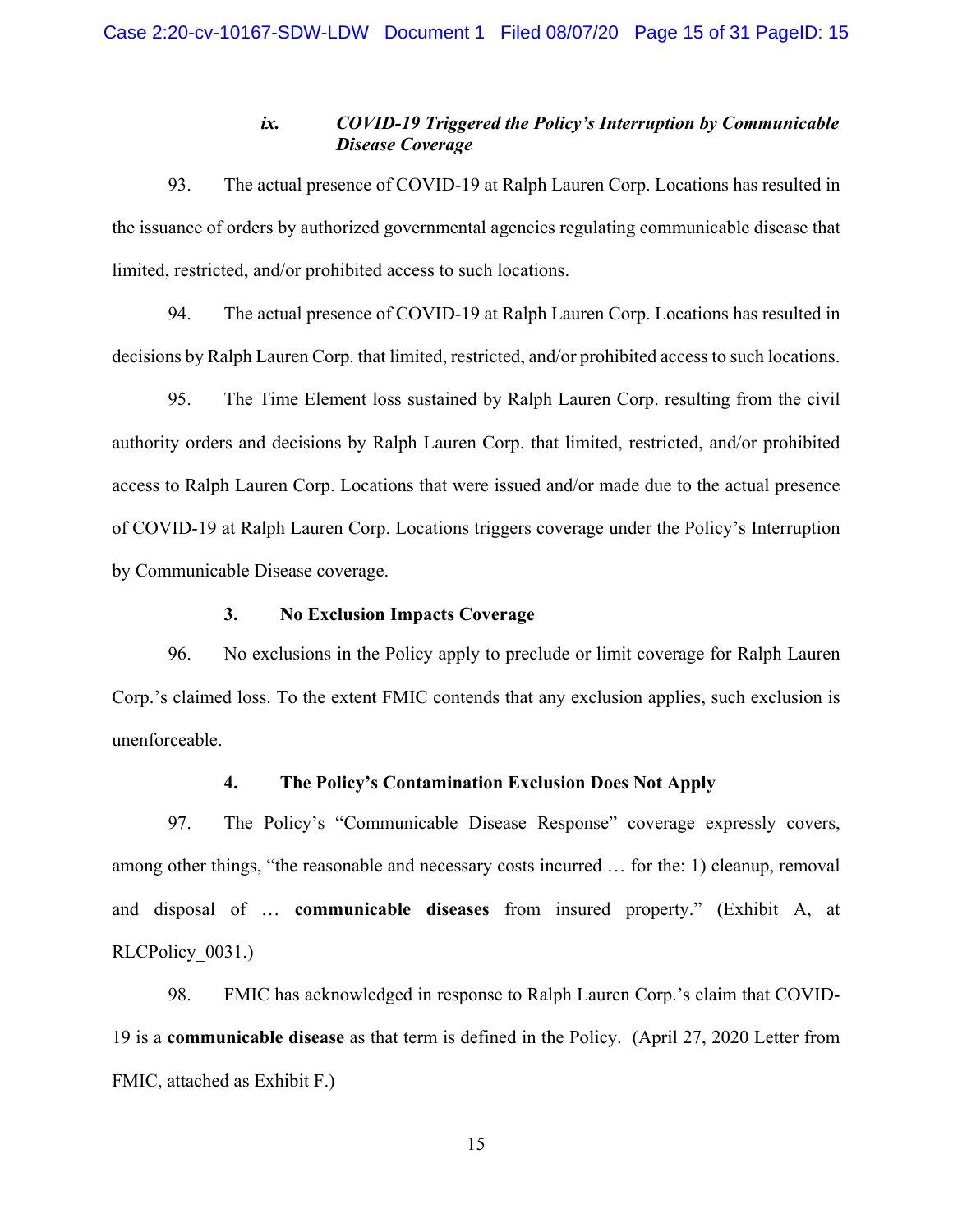99. The Policy also contains an exclusion that purports to preclude coverage for "**contamination**." (Exhibit A, at RLCPolicy\_0079.)

100. The Policy defines "**contamination**" as, among other things, a "virus." (Exhibit A, at RLCPolicy\_0079.)

101. The Policy's "**contamination**" exclusion does not exclude coverage for loss caused by "communicable disease."

102. The Policy's "**contamination**" exclusion does not exclude coverage for Ralph Lauren Corp.'s claim, which is based on the direct physical loss or damage caused by COVID-19 and the resulting Stay at Home Orders.

103. To the extent FMIC contends that the Policy's "**contamination**" exclusion bars coverage for loss caused by "**communicable disease**" or some other aspect of Ralph Lauren Corp.'s claim, the Policy is ambiguous because it is susceptible to more than one reasonable interpretation and, therefore, must be construed in favor of coverage. Royal Ins. Co. of Am. V. KSI Trading Corp., 563 F.3d 68, 74 (3d Cir. 2009) (Under New Jersey law, "[w]here genuine ambiguity exists, such that the controlling language will support two meanings, one favorable to the insurer, and the other favorable to the insured, the interpretation sustaining coverage must be applied.").

# **5. The Policy's Communicable Disease Sublimits Do Not Cap Ralph Lauren Corp.'s Recovery**

104. The Policy affords coverage to Ralph Lauren Corp. for the actual presence of **communicable disease** at a Ralph Lauren Corp. Location. This coverage is found under two sections of the Policy titled "Communicable Disease Response" and "Interruption by Communicable Disease" (together, the "On-Site Sublimited Communicable Disease Coverages").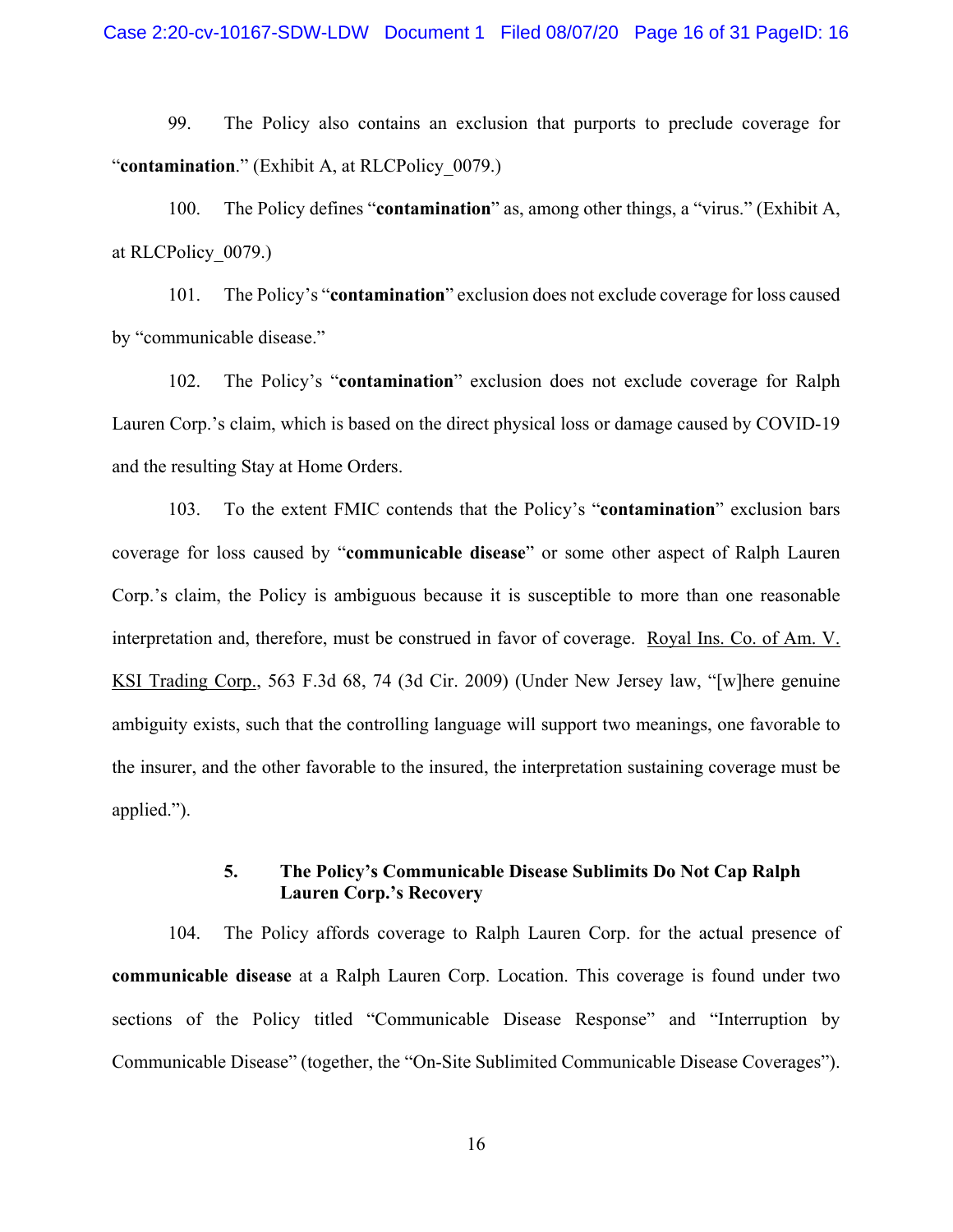105. The On-Site Sublimited Communicable Disease Coverages, including any sublimits, do not apply to limit any other coverage under the Policy, including physical damage resulting from or caused by **communicable disease** away from Ralph Lauren Corp. Locations.

106. Rather, coverage for physical loss and damage and/or resulting Time Element loss, from or caused by **communicable disease** away from Ralph Lauren Corp. Locations, is subject to the policy limits associated with the coverage or coverages implicated.

#### **D. FMIC's Fraudulent Conduct**

# **1. FMIC Fraudulently Conducted a Directed Investigation of Ralph Lauren Corp.'s Claim**

107. Aware that the Policy and others like it afford coverage for COVID-19 losses beyond the On-Site Sublimited Communicable Disease Coverages, FMIC devised a plan designed to steer its policyholders, including Ralph Lauren Corp., into at most, the On-Site Sublimited Communicable Disease Coverages for their COVID-19 loss.

108. FMIC executed that plan in response to Ralph Lauren Corp.'s claim, consistently mischaracterizing the nature and scope of the claim despite repeated efforts from Ralph Lauren Corp. to correct FMIC's inaccurate statements.

109. Ralph Lauren Corp. submitted its initial claim for coverage under the Policy on March 30, 2020, through its insurance broker, Willis Towers Watson ("WTW"). (March 30, 2020 e-mail containing claim, attached as Exhibit G.)

110. The notice of claim specified that the "Type of Loss" was "Physical Damage & Time Element." It further indicated that it was based on "Physical damage and time element losses due to Covid-19 impact on physical assets …." (Exhibit G.)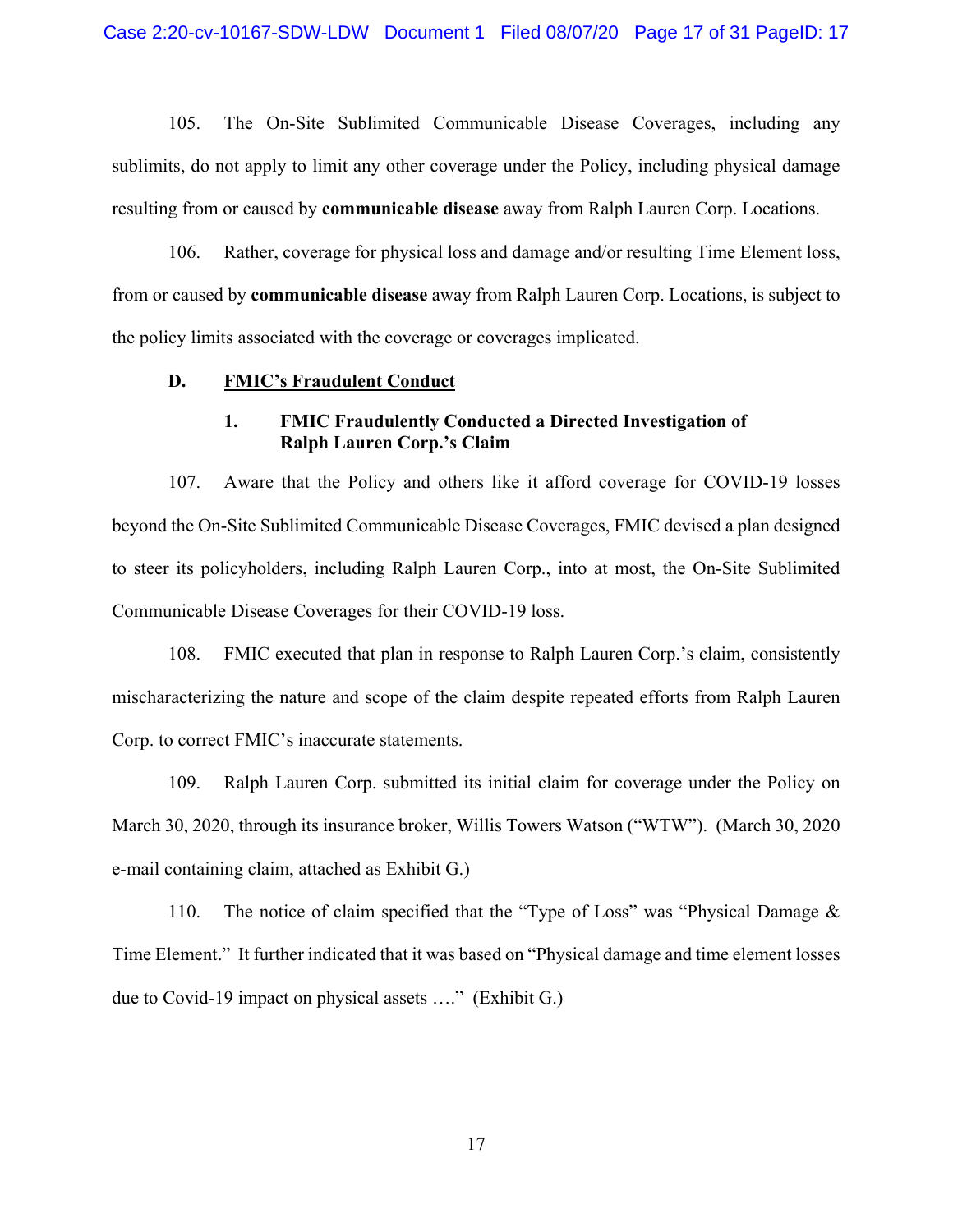#### Case 2:20-cv-10167-SDW-LDW Document 1 Filed 08/07/20 Page 18 of 31 PageID: 18

111. Following the submission of the claim, Ralph Lauren Corp.'s Senior Director of Risk Management, Jason Fenkel, on one occasion, and Michael Kennedy of WTW, on several occasions, spoke to Bill Reed, FMIC's Claims Manager, and colleagues.

112. During these separate calls, Mr. Fenkel and Mr. Kennedy advised Mr. Reed that Ralph Lauren Corp.'s claim was based on the presence of COVID-19 on property, including at Ralph Lauren Corp. Locations, and the resulting Time Element loss.

113. Over three weeks later, on April 22, 2020, FMIC sent a letter to Ralph Lauren Corp. acknowledging receipt of the claim and purporting to recap the conversation between Mr. Fenkel, Mr. Kennedy, and Mr. Reed. (Exhibit H.)

114. The April 22 letter failed to accurately characterize or address the claim and appeared to completely disregard the conversation between Mr. Fenkel, Mr Kennedy, and Mr. Reed. (Exhibit H.)

115. The April 22 letter states that coverage is potentially available to clean up, remove and dispose of COVID-19 from Ralph Lauren Corp. Locations because "COVID-19 meets the definition of a communicable disease under the [P]olicy." (Exhibit H.)

116. However, in the same letter, FMIC improperly attempted to narrow the scope of the claim to the Policy's On-Site Sublimited Communicable Disease Coverage. (Exhibit H.)

117. Following Ralph Lauren Corp.'s receipt of the April 22 letter, Michael Kennedy of WTW, called Mr. Reed on behalf of Ralph Lauren Corp. to address the inaccuracies in the April 22 letter and reemphasize the scope of the claim to Mr. Reed.

118. FMIC sent another letter on April 27, 2020, which, again, disregarded the information provided to FMIC regarding the scope of Ralph Lauren Corp.'s claim and improperly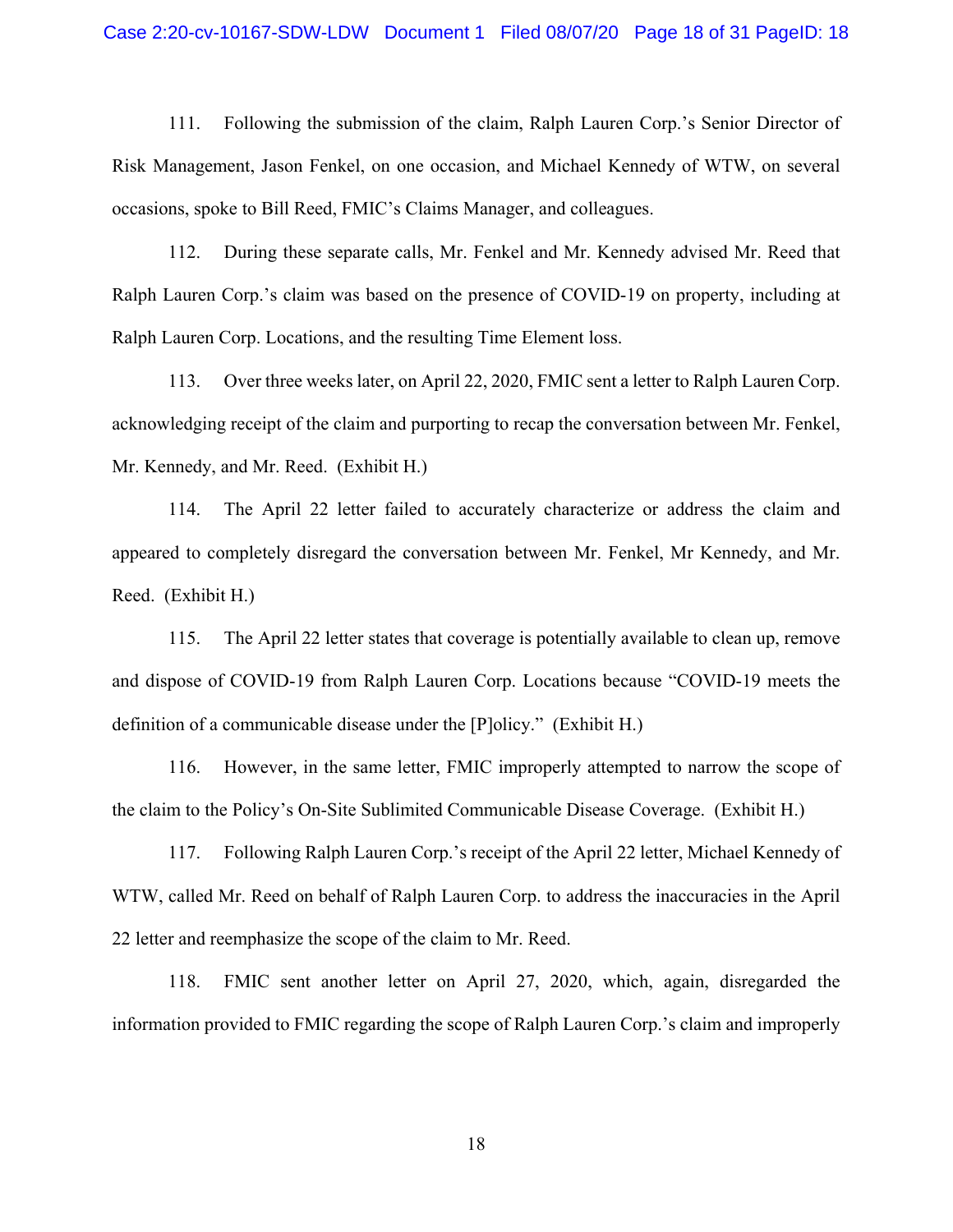attempted to limit the claim to the Policy's On-Site Sublimited Communicable Disease Coverage. (Exhibit F.)

119. In response, Ralph Lauren Corp.'s Associate General Counsel, Jonathan Shiffman, sent a letter to FMIC dated May 14, 2020, seeking to clarify FMIC's apparent confusion regarding Ralph Lauren Corp.'s claim. (Exhibit I.)

120. Mr. Shiffman noted that, despite the conversations with Mr. Fenkel and Mr. Kennedy regarding Ralph Lauren Corp.'s claim, FMIC's April 22 and 27 letters (the "April Letters") do not accurately reflect the coverage sought by Ralph Lauren Corp.'s claim.

121. In particular, the May 14 letter states that:

the April Letters do not acknowledge that [Ralph Lauren Corp.'s claim] also include[s] a claim under all coverages and coverage extensions in our policy that apply or potentially apply to losses and liabilities across [Ralph Lauren Corp.'s] entire global operations incurred by [Ralph Lauren Corp.] and all other insureds arising out of COVID-19 … including business interruption, time element, contingent time element losses resulting from civil &/or military authority, ingress/egress, all risk of physical loss or physical damage, and any other applicable covering provisions ….

(Exhibit I.)

122. FMIC responded by letter dated June 5, 2020, in which it again attempted to improperly limit the scope of the claim to the Policy's On-Site Sublimited Communicable Disease Coverage. (Exhibit J.)

123. In response to Ralph Lauren Corp.'s claim for coverage other than On-Site Sublimited Communicable Disease Coverage, FMIC improperly asserted that all other coverage was excluded pursuant to the exclusion for "contamination" because "COVID-19 is a form of contamination as defined in our Policy …." (Exhibit J.)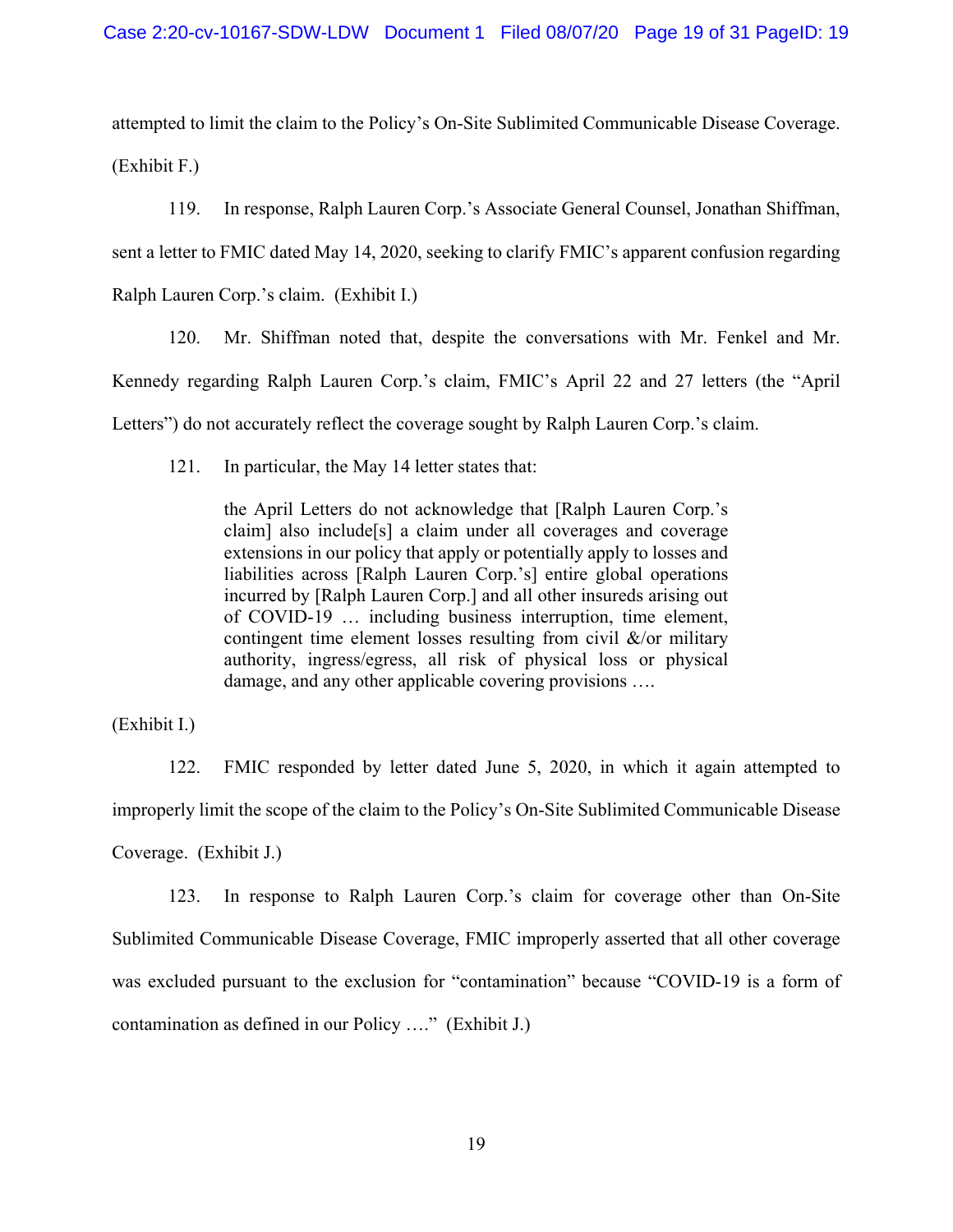124. Additionally, FMIC further contended that COVID-19 does not cause "physical damage of the type insured." (Exhibit J.)

# **2. FMIC Attempted to Steer Ralph Lauren Corp.'s Claim into the Policy's On-Site Sublimited Communicable Disease Coverages Pursuant to Its Fraudulent Scheme**

125. FMIC's fraudulent conduct in its investigation is consistent with a systemic claims handling practice and procedure that FMIC has deployed across all COVID-19 claims.

126. FMIC's systematic practice is outlined in a set of "Talking Points" (the "FMIC Talking Points") prepared for FMIC claim adjusters to use to ensure that FMIC's adjusters reach the same conclusion for all COVID-19 claims. (Copy of Talking Points, attached as Exhibit K.)

127. FMIC drafted the FMIC Talking Points.

128. FMIC provided the FMIC Talking Points to its personnel for use when adjusting claims based on COVID-19.

129. The FMIC Talking Points explicitly acknowledge that FMIC "ha[s] a wide range of clients who may be affected in a variety of ways" by COVID-19. (Exhibit K.)

130. The FMIC Talking Points outline only a few of the many different coverages contained in FMIC's standard commercial property policies, including policies of the type FMIC sold to Ralph Lauren Corp., that specifically afford coverage for COVID-19 claims. (Exhibit K.)

131. The FMIC Talking Points outline certain specific "triggers" of coverage that the adjuster should look for when investigating any COVID-19 claim. (Exhibit K.)

132. Notably, the only "triggers" identified are those applicable to the On-Site Sublimited Communicable Disease Coverages.

133. Indeed, the FMIC Talking Points fail to include all of the different "triggers" of coverage that may be implicated by COVID-19 claims.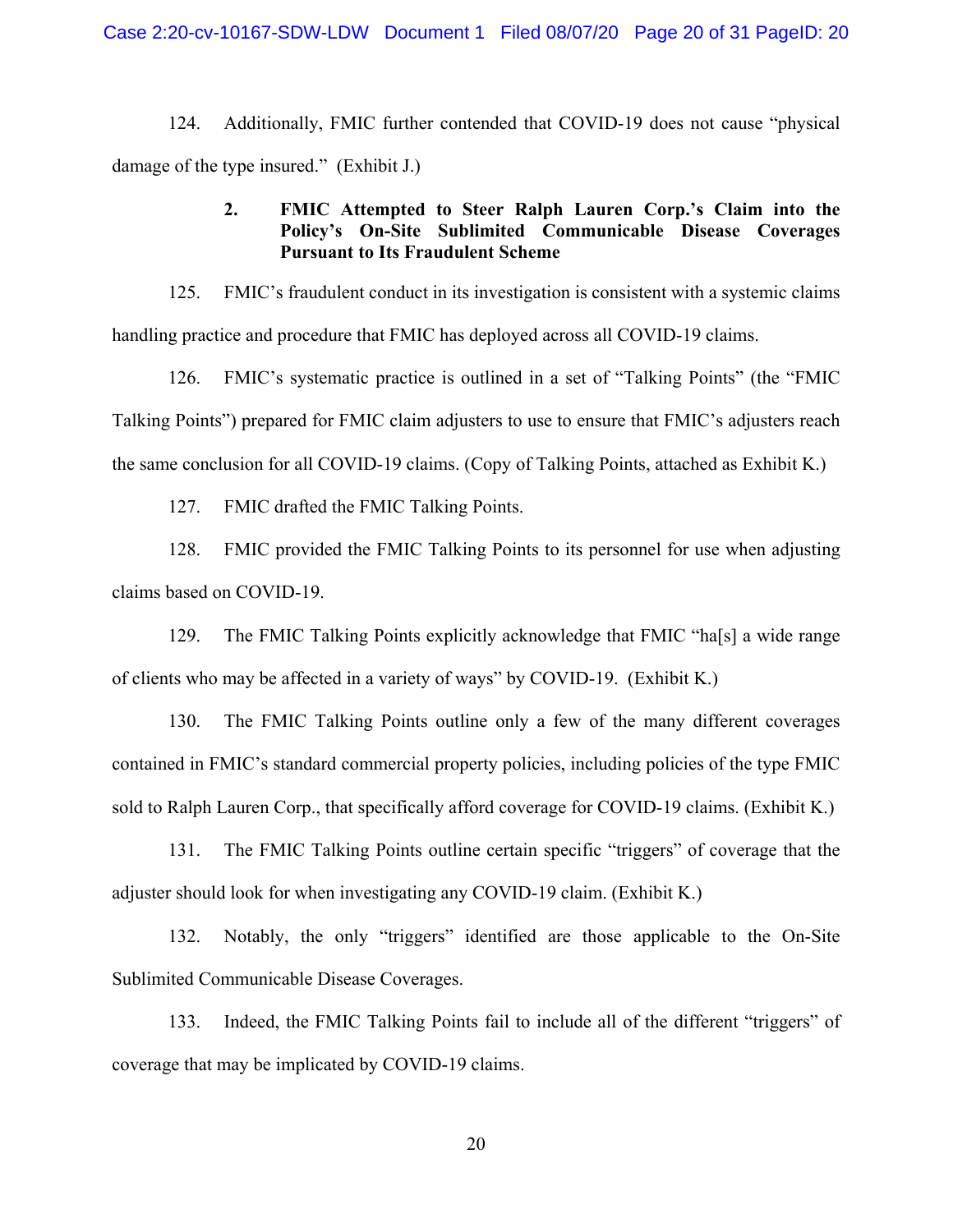134. By including only the On-Site Sublimited Communicable Disease Coverages as coverages potentially applicable to a COVID-19 claim, the FMIC Talking Points steer adjusters to only seek information that pertains to the On-Site Sublimited Communicable Disease Coverages.

135. Ironically, the FMIC Talking Points expressly acknowledge that a virus can cause physical damage to property.

136. Nonetheless, the FMIC Talking Points expressly and unequivocally foreclose the availability of coverage under the Policy's Civil or Military Authority coverage provision for such physical damage without regard to the particular facts or law involved. (Exhibit K.)

137. The FMIC Talking Points specifically provide:

Q. Does coverage under Civil or Military Authority apply?

A. No

(Exhibit K.)

138. The FMIC Talking Points make similar statements with respect to certain of the Policy's Time Element coverages. (Exhibit K.)

139. The FMIC Talking Points further instruct that "the presence of a communicable disease does not constitute physical damage and is not of the type insured against as a virus falls within the definition of contamination, which is excluded." (Exhibit K.)

140. But as alleged above, the Policy FMIC sold to Ralph Lauren Corp. expressly recognizes that the presence of communicable disease causes physical damage to property because it provides coverage for the resulting "cleanup, removal and disposal of … communicable disease." (Exhibit A, at RLCPolicy 0031.)

141. FMIC, through the relevant adjuster(s), relied on the FMIC Talking Points in adjusting Ralph Lauren Corp.'s claim.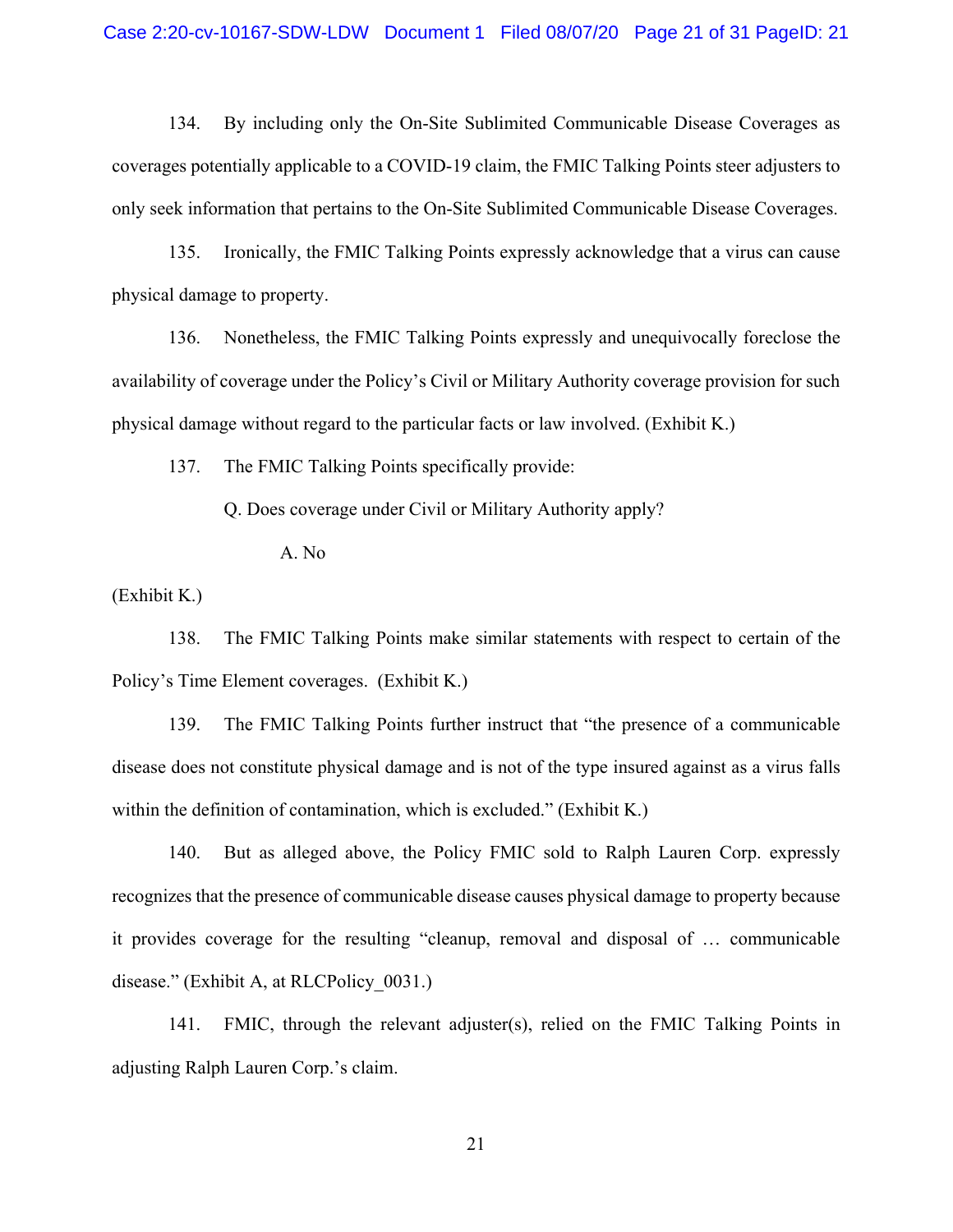#### Case 2:20-cv-10167-SDW-LDW Document 1 Filed 08/07/20 Page 22 of 31 PageID: 22

142. The FMIC Talking Points direct the claims adjuster to reach conclusions without considering the specific facts of the particular claim and without considering the applicable law that governs interpretation of the relevant insurance policy.

143. Instead, the FMIC Talking Points coach the adjuster to suggestively steer the policyholder toward the On-Site Sublimited Communicable Disease Coverages, which provide only a fraction of the coverage limits otherwise available under the Policy.

144. FMIC followed the instructions of the Talking Points and denied coverage beyond the On-Site Sublimited Communicable Disease Coverages without fully considering the facts of Ralph Lauren Corp.'s claim or the law controlling the interpretation of the Policy.

145. The FMIC Talking Points are contrary to the representations that FMIC made to Ralph Lauren Corp. regarding its claims handling practices in connection with the sale of insurance policies to Ralph Lauren Corp.

146. The FMIC Talking Points reflect an unconscionable commercial practice and/or deceptive acts in connection with its subsequent performance following the sale of an insurance policy.

147. The FMIC Talking Points are intended to defraud FMIC's policyholders from the coverage that each is contractually entitled to for the physical loss and damage to property caused by COVID-19.

148. FMIC's unconscionable commercial practice and/or deceptive acts in connection with its subsequent performance following the sale of an insurance policy have compelled Ralph Lauren Corp. to institute this litigation to recover amounts it has been defrauded of.

149. Due to FMIC's unconscionable commercial and/or deceptive acts, Ralph Lauren Corp. has suffered an ascertainable loss and is continuing to suffer ascertainable losses.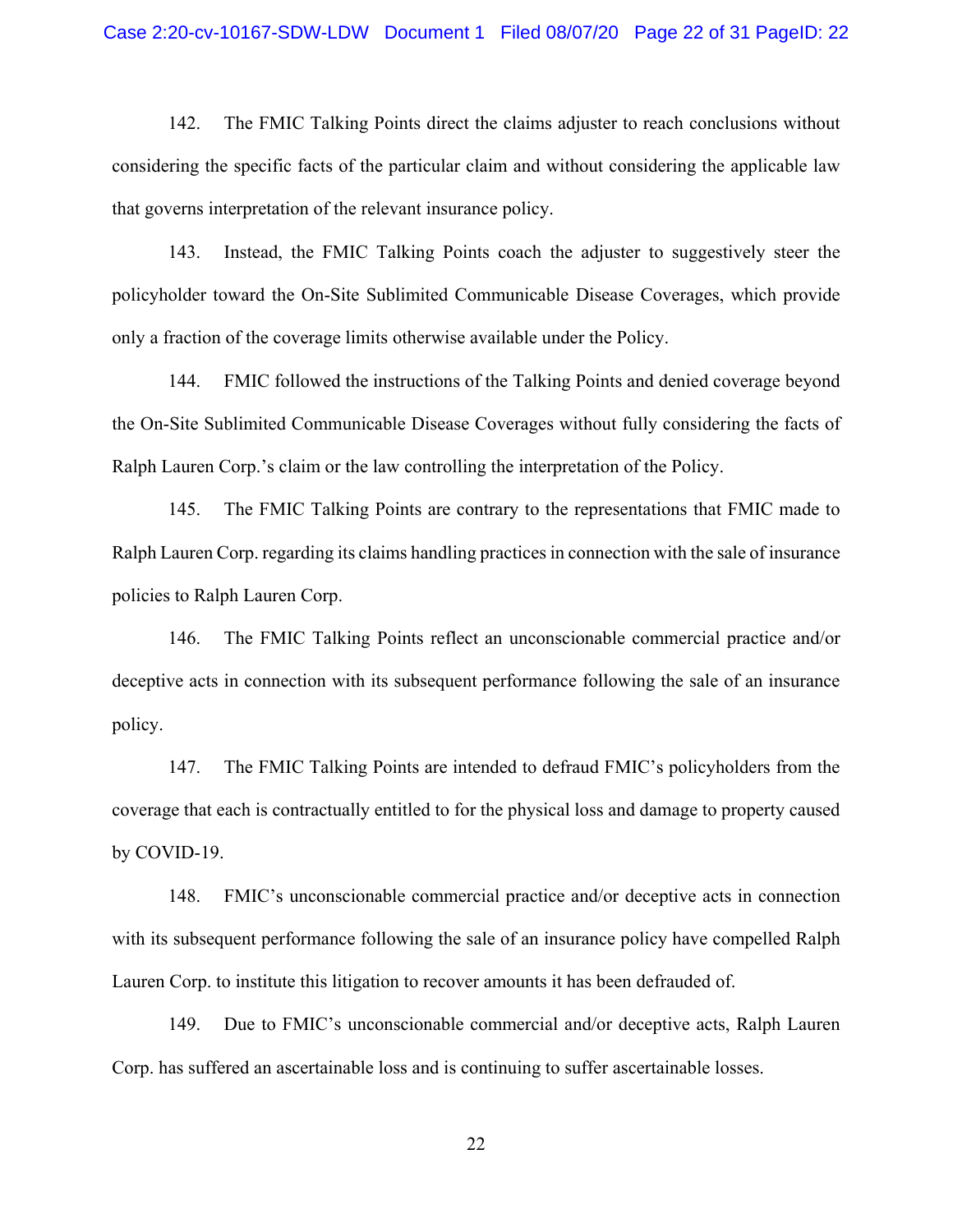# **E. FMIC's Breach Under the Policy**

150. Ralph Lauren Corp. has sustained loss covered under the Policy and, accordingly, submitted its claim to FMIC. FMIC has wrongfully failed to accept full coverage for Ralph Lauren Corp.'s claim in breach of the Policy.

151. FMIC has asserted the following coverage positions with respect to Ralph Lauren Corp.'s claim under the Policy: (i) coverage for Ralph Lauren Corp.'s claim is limited to the On-Site Sublimited Communicable Disease Coverage; (ii) COVID-19 does not cause physical damage of the type insured; and (iii) that coverage for COVID-19 is excluded pursuant to the "contamination" exclusion. All of these coverage positions are wrong and constitute a wrongful denial of coverage for Ralph Lauren Corp.'s claim under the Policy.

152. In denying Ralphs Lauren's claim, FMIC failed to faithfully apply the language of the Policy it drafted, failed to conduct a reasonable investigation, and failed to consider the facts relevant to Ralph Lauren Corp.'s claim against the language of the Policy as interpreted pursuant to New Jersey law.

153. As a consequence of FMIC's wrongful denial of coverage and fraudulent conduct, Ralph Lauren Corp. has suffered and continues to suffer significant damages.

### **V. CAUSES OF ACTION**

### **COUNT I Declaratory Judgment**

154. Ralph Lauren Corp. repeats and realleges the allegations in the preceding paragraphs.

155. Ralph Lauren Corp. seeks a declaration of the parties' rights and duties under the Policy pursuant to 28 U.S.C. § 2201. A justiciable controversy exists between Ralph Lauren Corp.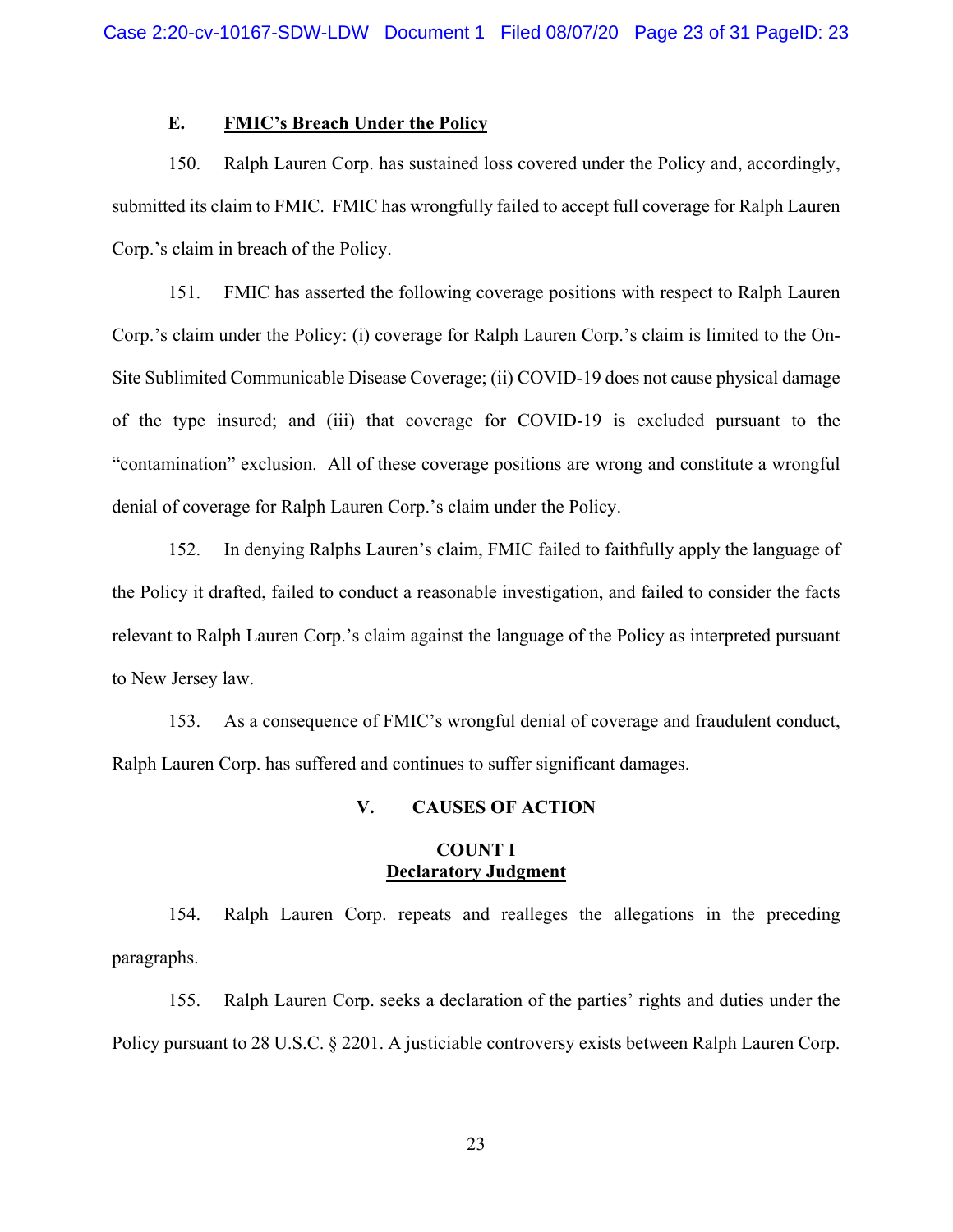and FMIC concerning the availability of coverage under the Policy for Ralph Lauren Corp.'s claim.

156. The controversy between Ralph Lauren Corp. and FMIC is ripe for judicial review.

157. New Jersey has adopted the Uniform Declaratory Judgment Act for purposes of

declaring parties' right in this precise circumstance.

- 158. Accordingly, Ralph Lauren Corp. seeks a declaration from the Court that:
	- (1) Each coverage provision identified herein is triggered by Ralph Lauren Corp.'s claim;
	- (2) No exclusion in the Policy applies to bar or limit coverage for Ralph Lauren Corp.'s claim;
	- (3) The limit applicable to the On-Site Sublimited Communicable Disease Coverages does not apply to coverage applicable to physical loss or damage away from Ralph Lauren Corp.'s Locations;
	- (4) The Policy covers Ralph Lauren Corp.'s claim;
	- (5) FMIC violated the New Jersey Consumer Fraud Act; and
	- (6) Any other declaratory relief that would be useful to the resolution of the dispute between the parties.

# **COUNT II Breach of Contract (Property Damage)**

159. Ralph Lauren Corp. repeats and realleges the allegations in the preceding paragraphs.

160. The Policy is valid and enforceable contract between Ralph Lauren Corp. and FMIC.

161. In the Policy, FMIC agreed to cover property against all risks of physical loss or damage not otherwise excluded.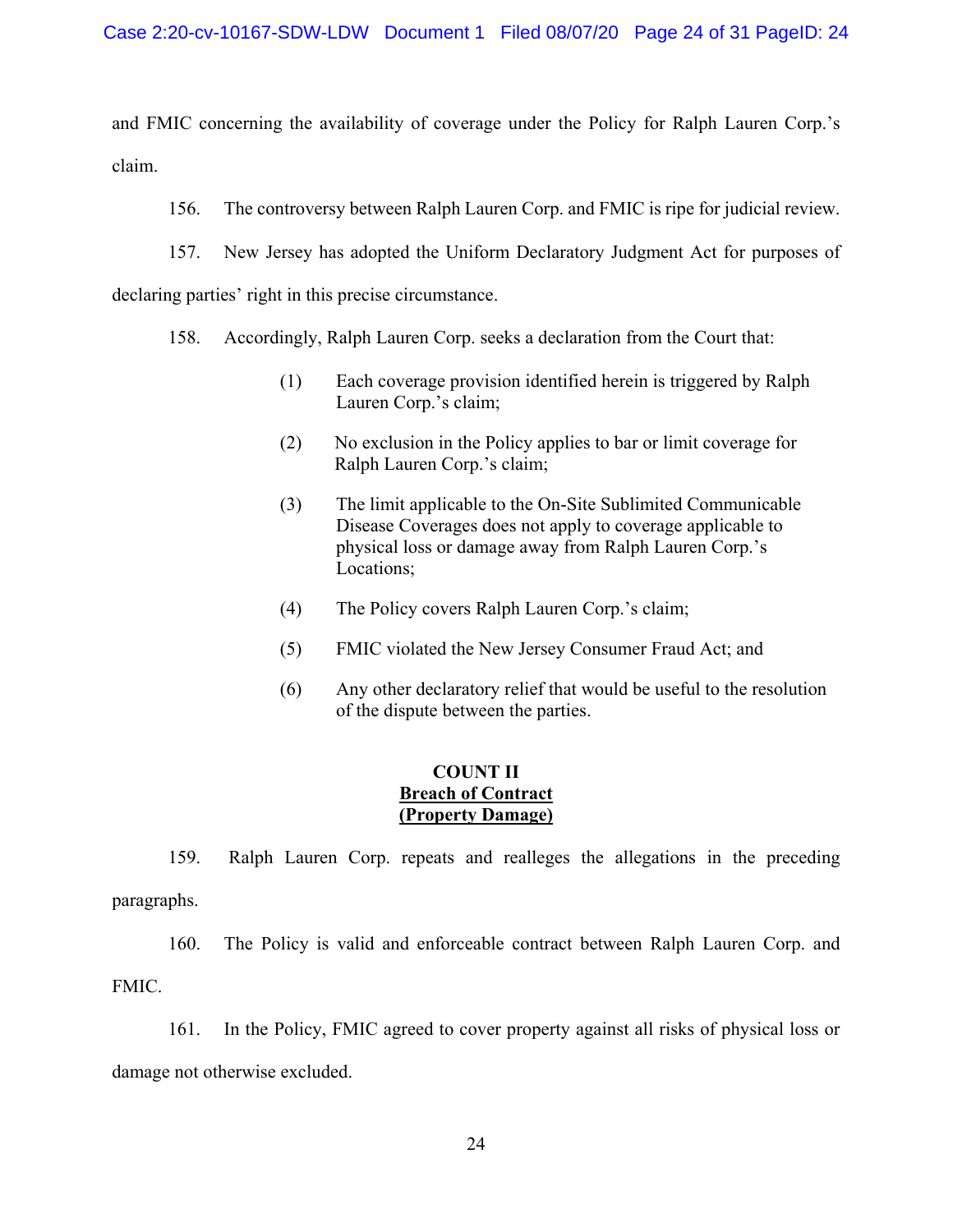162. COVID-19 has caused and is continuing to cause physical loss and/or damage to Ralph Lauren Corp.'s property.

163. No exclusions apply to bar coverage.

164. Ralph Lauren Corp. is entitled to coverage for the physical loss and/or damage up to the Policy's \$700 million limit of liability or any applicable sublimits.

165. Ralph Lauren Corp. complied with all applicable provisions in the Policy and satisfied all conditions precedent to coverage, including paying premiums and providing timely notice of its claim. To the extent FMIC contends otherwise, any such conditions have been waived.

166. Nonetheless, FMIC unjustifiably refuses to pay for Ralph Lauren Corp.'s loss in breach of the Policy.

167. Ralph Lauren Corp. has suffered and continues to suffer damages as a result of FMIC's breach of the Policy.

168. Ralph Lauren Corp. is entitled to damages as a result of FMIC's breach in an amount to be determined at trial, including pre- and post-judgment interest and any other costs and relief that this Court deems appropriate.

# **COUNT III Breach of Contract (Time Element)**

169. Ralph Lauren Corp. repeats and realleges the allegations in the preceding paragraphs.

170. The Policy is a valid and enforceable contract between Ralph Lauren Corp. and FMIC.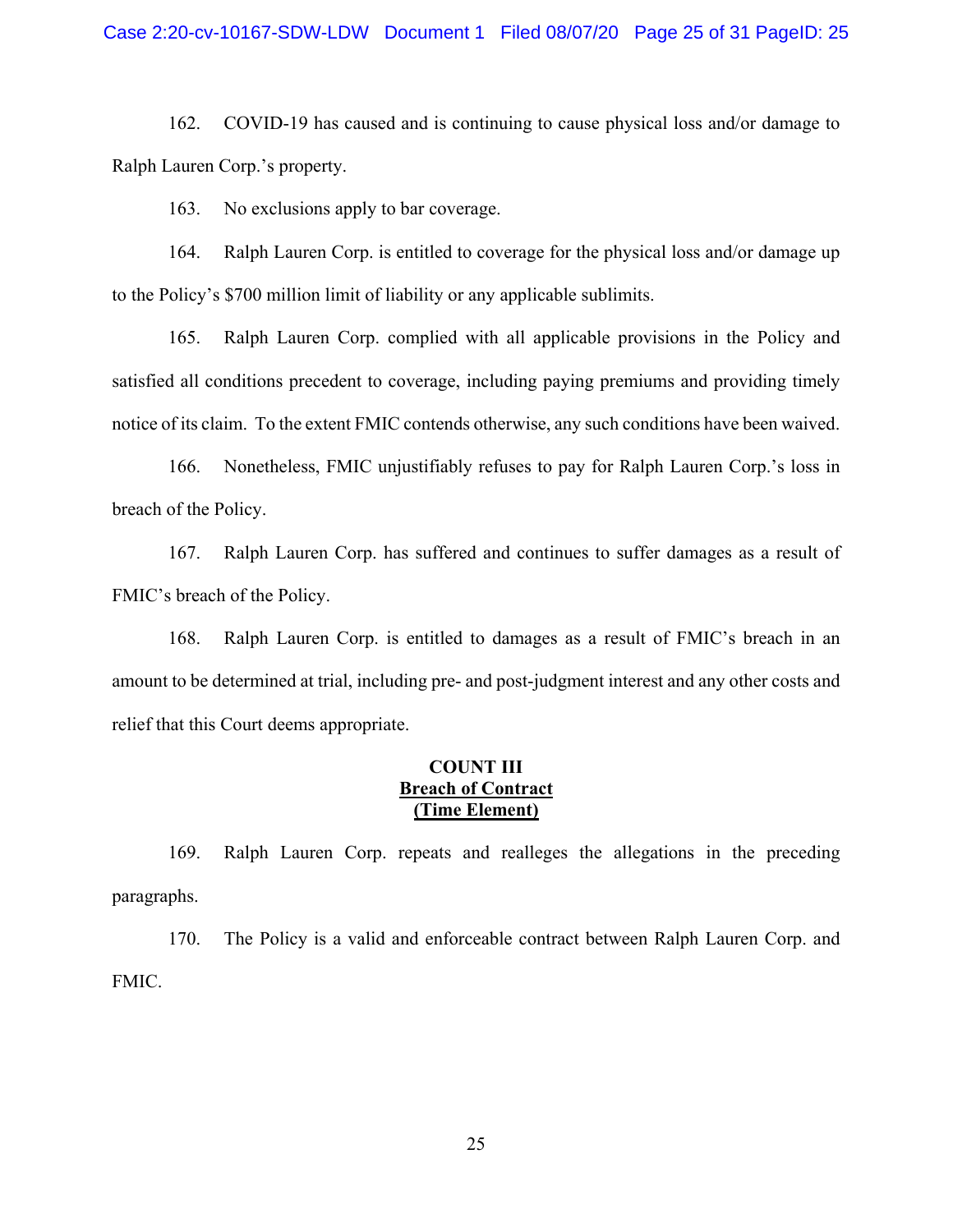#### Case 2:20-cv-10167-SDW-LDW Document 1 Filed 08/07/20 Page 26 of 31 PageID: 26

171. In the Policy, FMIC agreed to cover Time Element loss and incurred Extra Expense directly resulting from physical loss or damage of the type insured under the Policy as provided in the Time Element Coverages.

172. COVID-19 has caused and, upon information and belief, is continuing to cause physical loss and/or damage to Ralph Lauren Corp.'s property and the property of others that has caused Ralph Lauren Corp. to suffer Time Element loss and incur extra expenses.

173. No exclusions apply to bar coverage.

174. Ralph Lauren Corp. is entitled to coverage for its Time Element loss and incurred extra expenses related to COVID-19 up to the Policy's limit of liability or any applicable sublimits.

175. Ralph Lauren Corp. complied with all applicable provisions of the Policy, including paying premiums and providing timely notice of its claim.

176. Nonetheless, FMIC unjustifiably refuses to pay for Ralph Lauren Corp.'s loss and expenses in breach of the Policy.

177. Ralph Lauren Corp. has suffered and continues to suffer damages as a result of FMIC's breach of the Policy.

178. Ralph Lauren Corp. is entitled to damages as a result of FMIC's breach in an amount to be determined at trial, including pre- and post-judgment interest and any other costs and relief that this Court deems appropriate.

# **COUNT IV Breach of Contract (Time Element Coverage Extensions)**

179. Ralph Lauren Corp. repeats and realleges the allegations in the preceding paragraphs.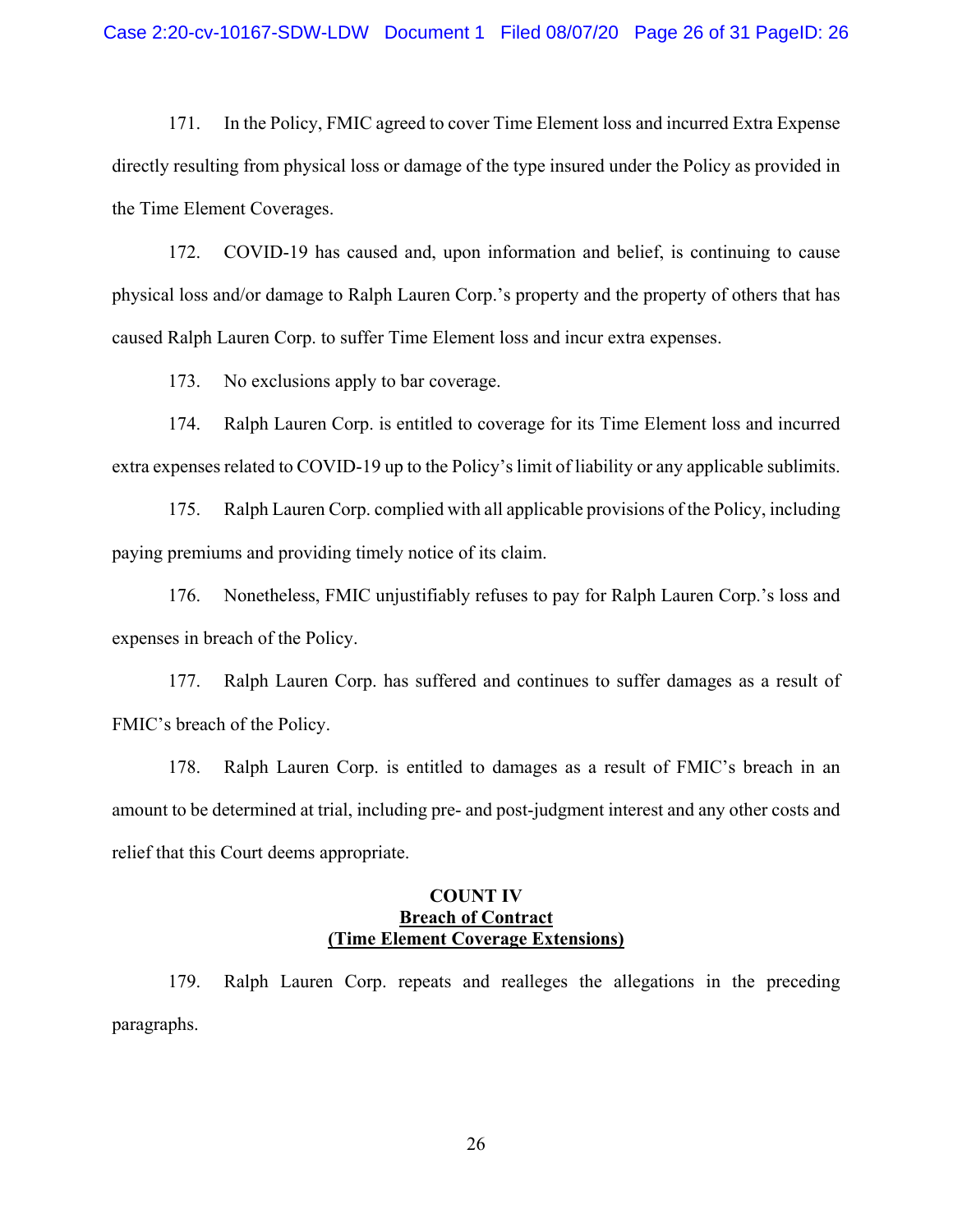180. The Policy is a valid and enforceable contract between Ralph Lauren Corp. and FMIC.

181. In the Policy, FMIC agreed to afford coverage for Time Element loss as provided in the Policy's Time Element Coverage Extensions.

182. COVID-19 has caused and, upon information and belief, is continuing to cause physical loss and/or damage to Ralph Lauren Corp.'s property and the property of others that has caused Ralph Lauren Corp. to suffer business interruption loss covered under the Policy's Time Element Coverage Extensions.

183. No exclusions apply to bar coverage.

184. Ralph Lauren Corp. is entitled to coverage for its business interruption loss related to COVID-19 up to each Time Element Coverage Extensions' limit of liability or any applicable sublimits.

185. Ralph Lauren Corp. complied with all applicable provisions of the Policy, including paying premiums and providing timely notice of its claim.

186. Nonetheless, FMIC unjustifiably refuses to pay for these losses and expenses in breach of the Policy.

187. Ralph Lauren Corp. has suffered and continues to suffer damages as a result of FMIC's breach of the Policy.

188. Ralph Lauren Corp. is entitled to damages as a result of FMIC's breach in an amount to be determined at trial, including pre- and post-judgment interest and any other costs and relief that this Court deems appropriate.

# **COUNT VI Violation of the New Jersey Consumer Fraud Act – N.J.S.A 56:8-2**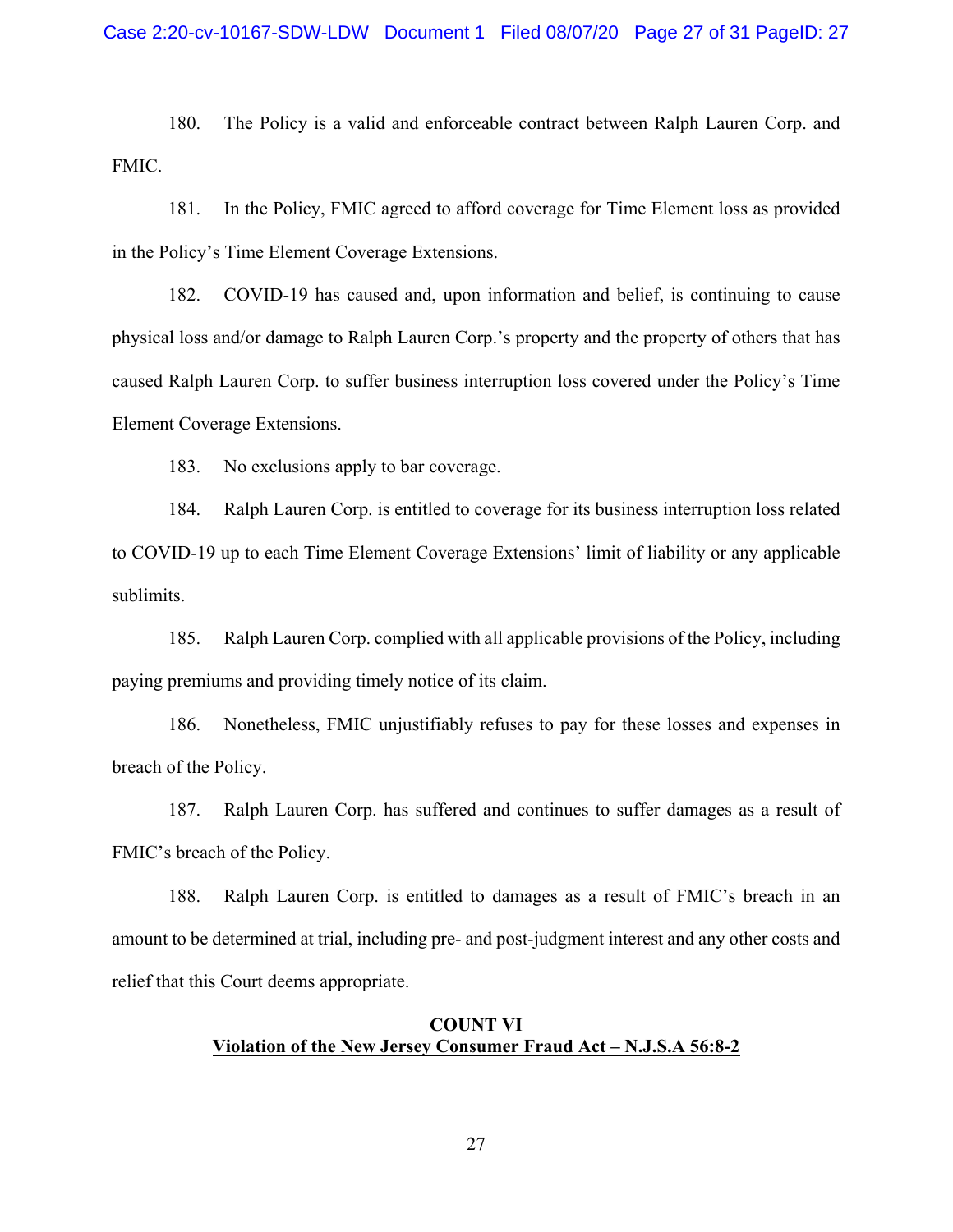189. Ralph Lauren Corp. repeats and realleges the allegations in the preceding paragraphs.

190. In connection with its efforts to sell insurance policies to Ralph Lauren Corp., FMIC represented that it would evaluate claims on a good faith basis consistent with the plain language of the policy and pursuant to the law governing the interpretation of that policy.

191. Instead of doing what it represented it would do, FMIC implemented a systemic claims handling practice intended to defraud its policyholders, including Ralph Lauren Corp., of the full extent of coverage it was contractually required to provide.

192. Indeed, through the FMIC Talking Points, FMIC attempted to minimize the coverage for claims based on COVID-19 without regard to the plain language of the relevant policy and without regard to the law governing the relevant policy's interpretation.

193. FMIC adhered to this practice when it failed to investigate Ralph Lauren Corp.'s claim adequately and attempted to limit the claim to the On-Site Sublimited Communicable Disease Coverages.

194. FMIC's systemic claims handling practice of mischaracterizing the facts provided by policyholders in connection with claims for losses from COVID-19 for purposes of minimizing the coverage available constitutes an unconscionable commercial practice and/or deceptive act in connection with its subsequent performance following the sale of insurance.

195. FMIC's systemic practice of attempting to influence and direct policyholders' claims for losses from COVID-19 to the On-Site Sublimited Communicable Disease Coverages constitutes an unconscionable commercial practice and/or deceptive act in connection with its subsequent performance following the sale of insurance.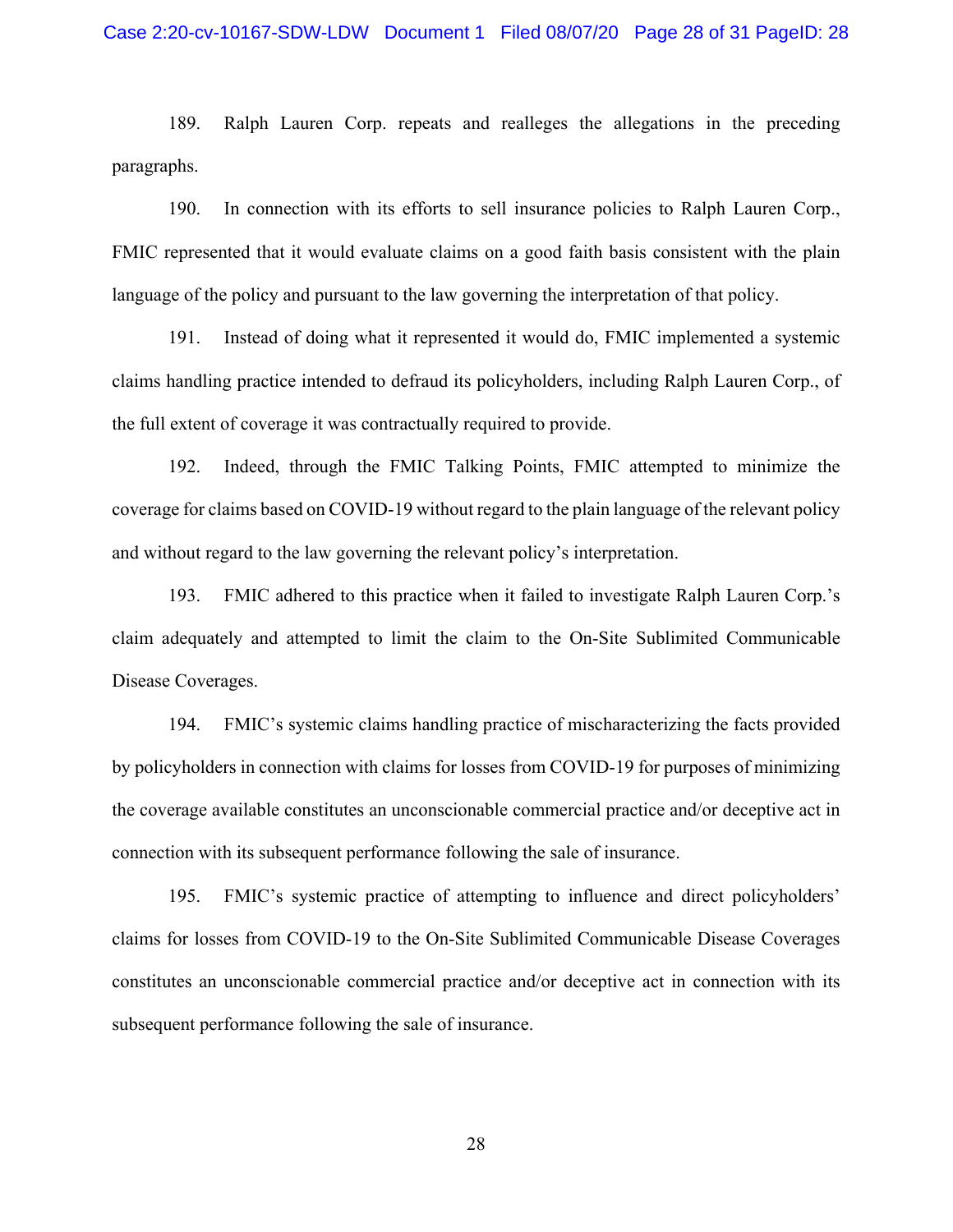196. FMIC's use of the FMIC Talking Points with pre-determined conclusions regarding coverage for claims based on losses from COVID-19 constitutes an unconscionable commercial practice and/or deceptive act in connection with their subsequent performance following the sale of insurance.

197. FMIC's use of the FMIC Talking Points, which are designed to coach its claim adjusters to steer the policyholder to the On-Site Sublimited Communicable Disease Coverages in order to avoid the full coverage available under the policy, constitutes an unconscionable commercial practice and/or deceptive act in connection with it subsequent performance following the sale of insurance.

198. FMIC's systemic practice and policy of denying coverage for claims by policyholders for losses from COVID-19 without conducting an adequate investigation of the facts and the applicable law constitutes an unconscionable commercial practice and/or deceptive act in connection with its subsequent performance following the sale of insurance.

199. FMIC has created and implemented a fraudulent system for the evaluation of claims related to losses based on COVID-19, which constitutes an unconscionable commercial practice and/or deceptive act in connection with their subsequent performance following the sale of insurance.

200. FMIC's unconscionable commercial practices and/or deceptive acts intended to improperly restrict Ralph Lauren Corp.'s recovery to the On-Site Sublimited Communicable Disease Coverages compelled Ralph Lauren Corp. to institute this litigation to recover amounts it is contractually entitled to under the Policy.

201. Due to FMIC's unconscionable commercial practices and/or deceptive acts, Ralph Lauren Corp. has suffered an ascertainable loss and is continuing to suffer ascertainable losses.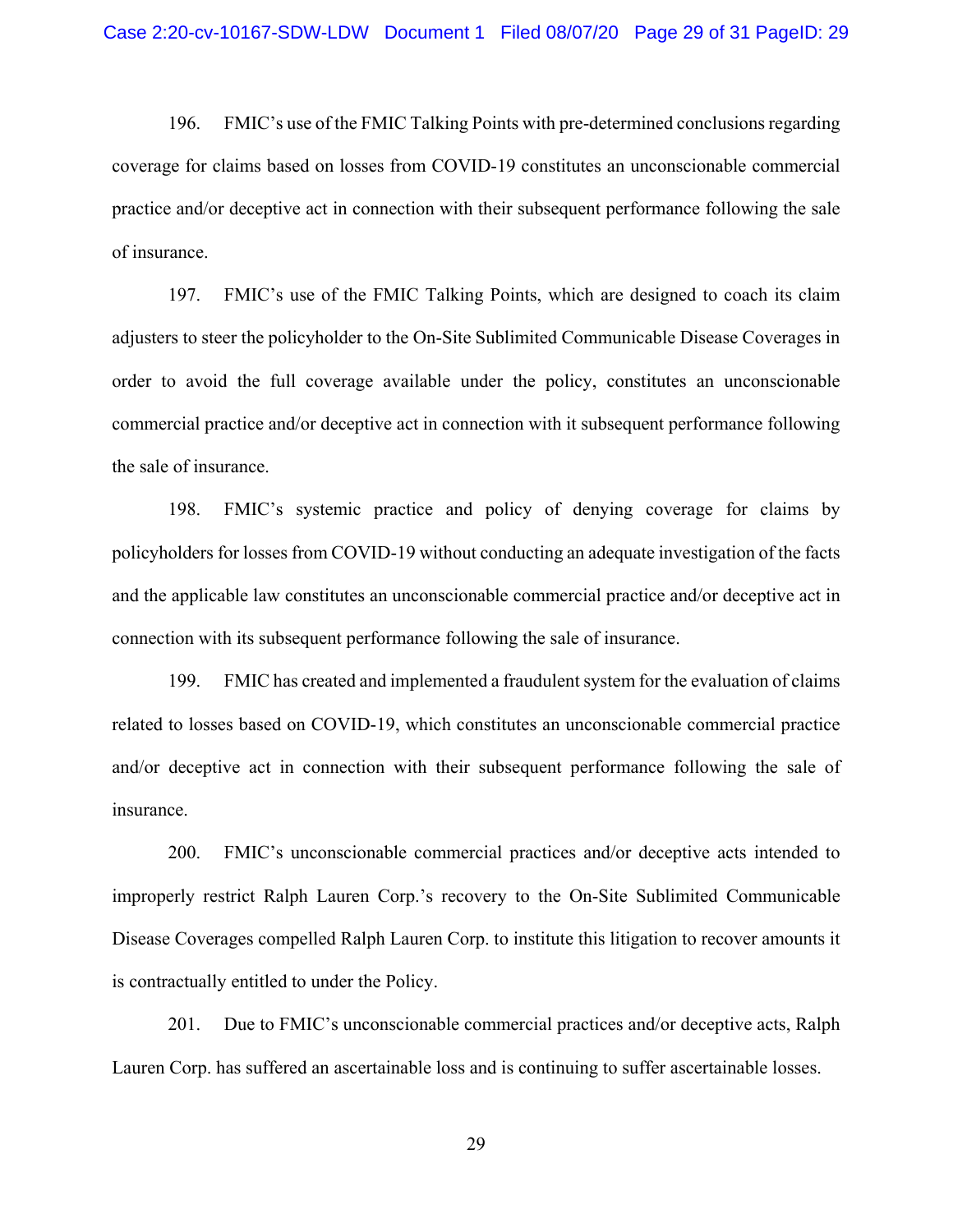202. Ralph Lauren Corp. is entitled to an award of damages under the New Jersey Consumer Fraud Act as a result of FMIC's unconscionable commercial practices and/or deceptive acts in an amount to be determined at trial, including attorney's fees, pre- and post-judgment interest and any other costs and relief that this Court deems appropriate.

# **VI. PRAYER FOR RELIEF**

**Wherefore**, Ralph Lauren Corp. prays for judgment against FMIC as follows:

(1) A declaration from the Court that:

- a. Each of the coverage provisions identified herein is triggered by Ralph Lauren Corp.'s claim;
- b. No exclusion under the Policy applies to bar or limit coverage for Ralph Lauren Corp.'s claim;
- c. The limit applicable to the On-Site Sublimited Communicable Disease Coverages does not apply to coverage applicable to physical loss or damage away from Ralph Lauren Corp.'s Locations;
- d. The Policy cover Ralph Lauren Corp.'s claim;
- e. FMIC violated the New Jersey Consumer Fraud Act; and
- f. Any other declaratory relief that would be useful to the resolution of the dispute between the parties.
- (2) For special and consequential damages against FMIC in an amount to be proved at trial in

excess of \$75,000.00.

- (3) Pre- and post-judgment interest as provided by law;
- (4) An award of attorney's fees and costs of suit incurred; and
- (5) For such other and further relief as the Court deems just and proper.

# **VII. JURY TRIAL DEMANDED**

Ralph Lauren Corp. demands trial by jury on all issues so triable.

| Dated: August 7, 2020 | Respectfully submitted,  |
|-----------------------|--------------------------|
|                       | HUNTON ANDREWS KURTH LLP |